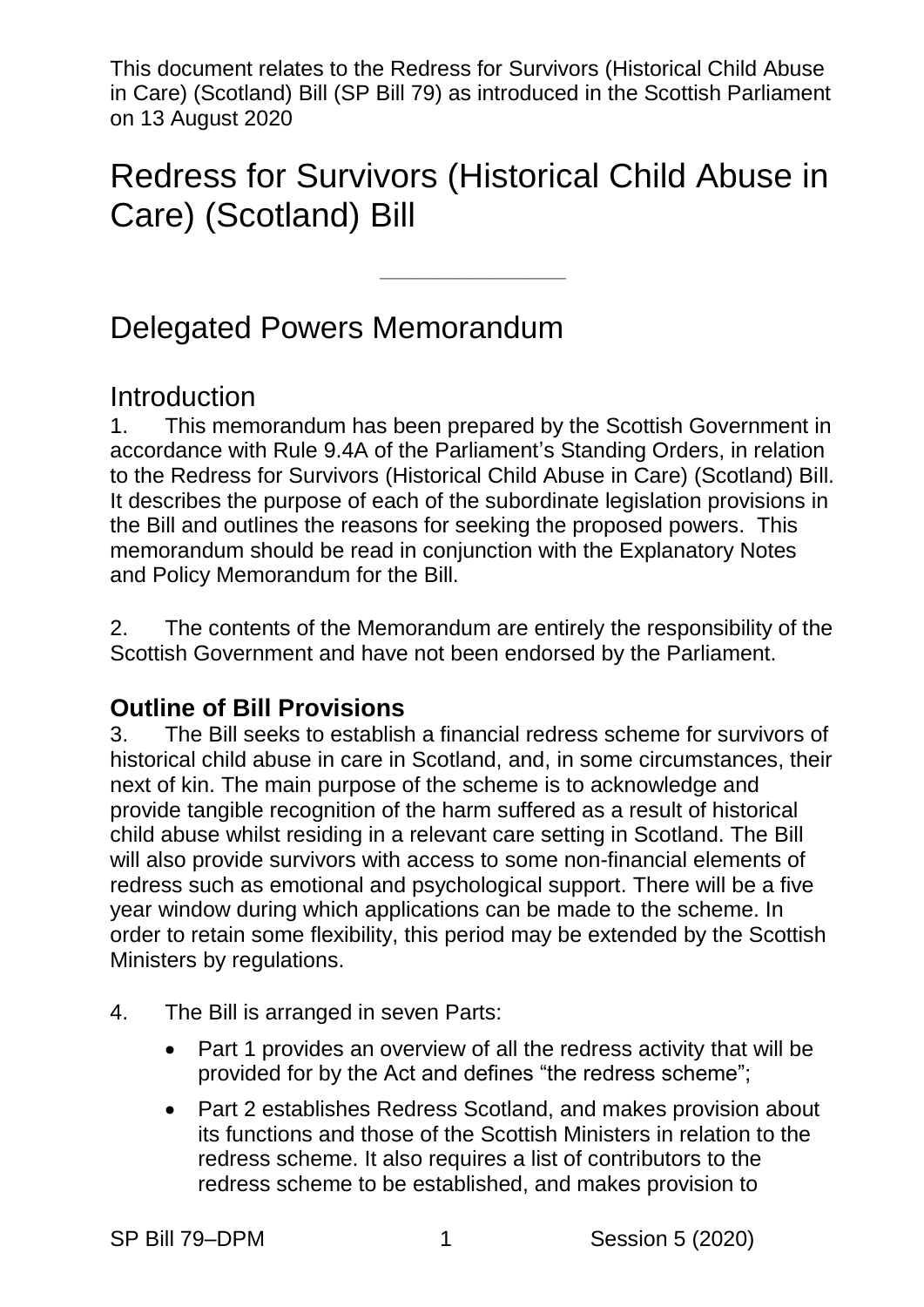> facilitate charities becoming scheme contributors where they wish to do so;

- Part 3 makes provision about the core eligibility criteria for the scheme, and those which apply when the person who was abused has died and the person's next of kin wishes to make an application;
- Part 4 makes provision in respect of a number of matters in relation to the application process, including about the requirements which apply to applications for a redress payment, the different types of redress payments which can be offered (a fixed rate payment, an individually assessed payment, or a next of kin payment), the treatment of certain previous payments, for the signature of a waiver to be required where an applicant wishes to accept a redress payment, how long an offer is to remain valid, for a right to a review, the treatment of persons with serious criminal convictions, what is to happen where the applicant dies, the recovery of payments made in error and the reconsideration of determinations materially affected by error, and about how information required in relation to the application is to be obtained and kept confidential;
- Part 5 makes provision about the support which may be provided in connection with applications, the reimbursement of costs and expenses associated with an application, and the payment of legal fees;
- Part 6 makes provision about the reporting that is or can be required of scheme contributors and certain other persons in relation to their redress activity.
- Part 7 provides for the dissolution of the National Confidential Forum, and of Redress Scotland once the redress scheme has ended. It also provides for the interpretation of the Bill, the issuing of guidance and making of regulations, and for its commencement and short title.

#### **Rationale for Subordinate Legislation**

5. The Bill contains a number of delegated powers. Section 98 (regulation-making powers) provides that each power of the Scottish Ministers to make regulations under the Bill includes a power to make different provision for different purposes, and to make incidental, supplementary consequential, transitional, transitory or saving provision.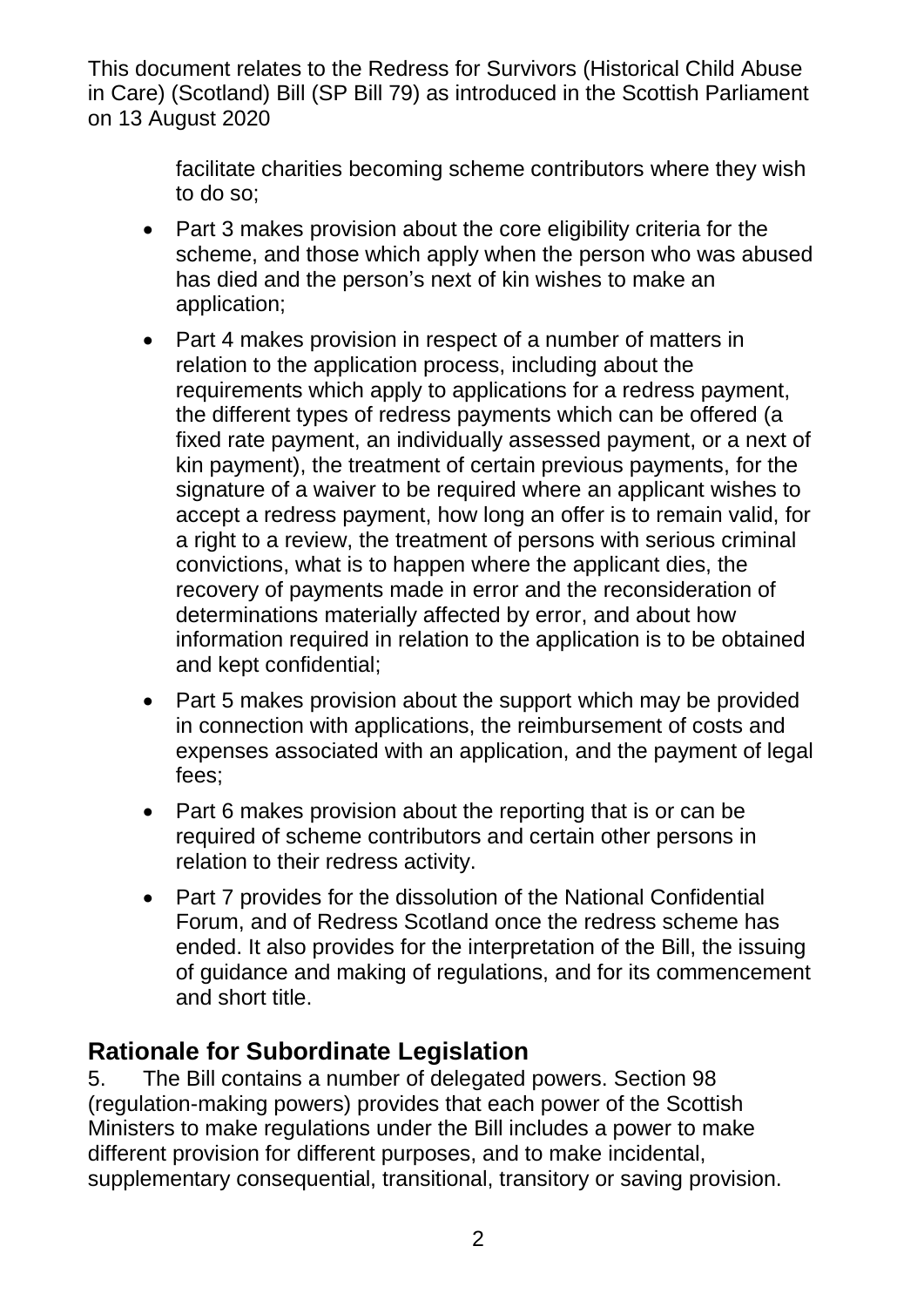This ensures that each of the powers in the Bill can operate effectively as required.

6. In deciding whether provisions should be specified on the face of the Bill or made by way of delegated powers proposed to be exercisable by subordinate legislation, the Scottish Government has carefully considered the importance of each matter against the need to:

- strike the right balance between the importance of the issue and providing flexibility to respond to changing circumstances;
- make proper use of valuable parliamentary time;
- take account of the likelihood of amendment;
- allow detailed administrative arrangements to be kept up to date within the basic structures and principles set out in the primary legislation; and
- anticipate unexpected issues arising which might otherwise frustrate the purpose of provisions in primary legislation approved by the Parliament.

7. The relevant provisions are described in detail below. For each provision, the memorandum sets out:

- the person upon whom the power to make subordinate legislation is conferred and the form in which the power is to be exercised;
- why it is considered appropriate to delegate the power to subordinate legislation and the purpose of each such provision; and
- the parliamentary procedure to which the exercise of the power to make subordinate legislation is to be subject, if any.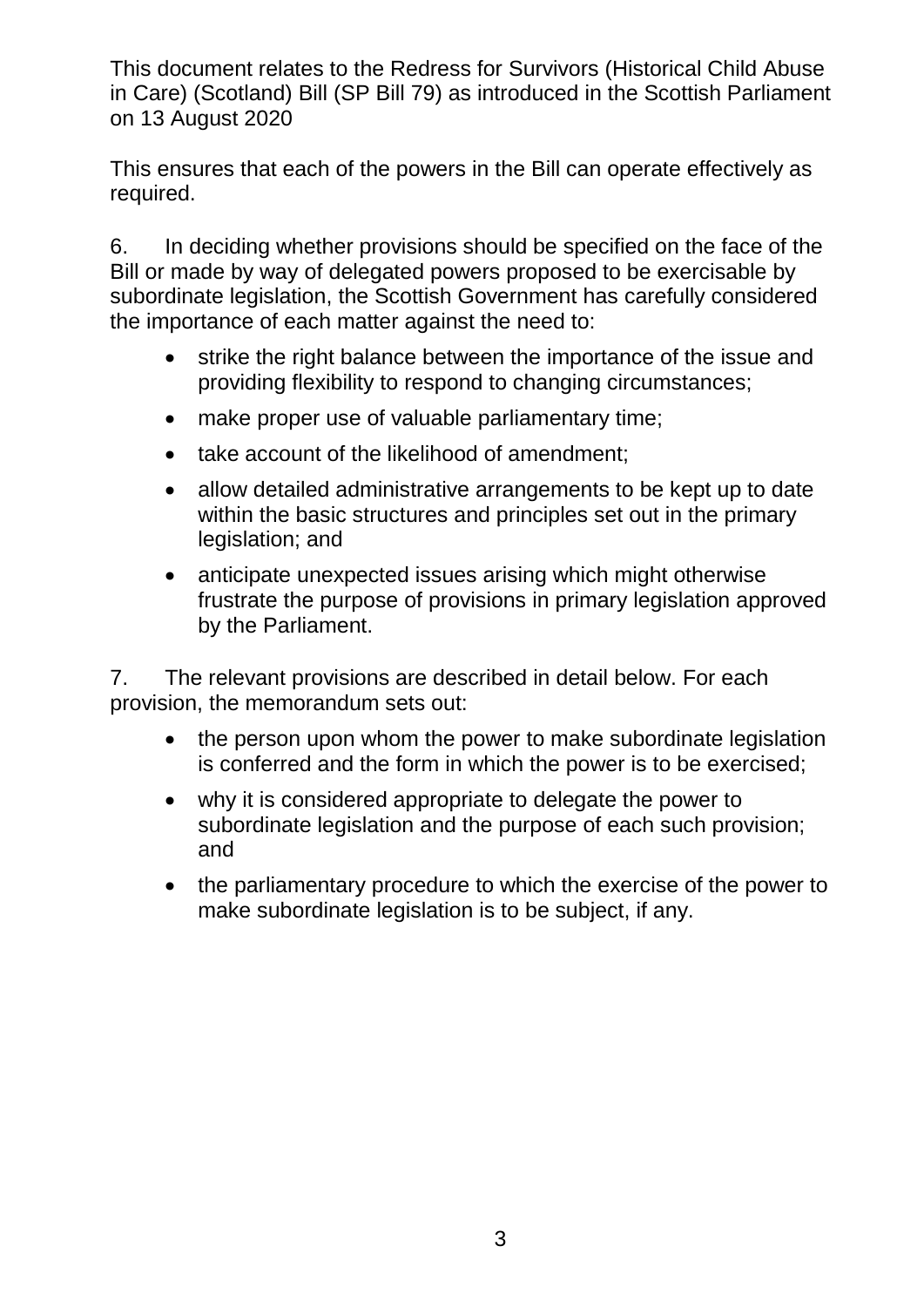Delegated Powers

**Section 15(1) – Financial contributions by charities: restricted funds Power conferred on: the Scottish Ministers Power exercisable by: regulations made by Scottish statutory instrument Parliamentary procedure: affirmative**

#### **Provision**

8. This section allows the Scottish Ministers to make provision by way of regulations about the potential use of restricted funds by charities to make financial contributions to the redress scheme. Under subsection (2) of section 15, the regulations may, in particular, provide for the circumstances in which restricted funds can be used to make financial contributions, or provide for how charities may be permitted to use such funds for this purpose, notwithstanding any condition having contrary effect. The regulations may also provide that the use of restricted funds for this purpose is to be treated as being for the purposes listed in subsection (2)(c), and may disapply any enactment or rule of law which would prevent their use in this way, and may modify any enactment (including the Bill once enacted). Before making any regulations under this section, the Scottish Ministers must consult the Office of the Scottish Charity Regulator.

## **Reason for Taking Power**

9. Restricted funds are assets or monies which have been given to a charity for a specific purpose and which can generally only be used under particular conditions. Currently charities legislation does not allow a charity to use restricted funds for anything that does not align with the specific purposes for which those funds were given (for example, where they were given by a donor for a particular project falling within the charity's broader charitable purposes). Although a living donor can sometimes be contacted to give consent to a restriction being lifted, this does not assist where the donor has since died or otherwise cannot be contacted – such as where the donor has moved away, or the funds were collected using collection buckets and without the donors' details being taken.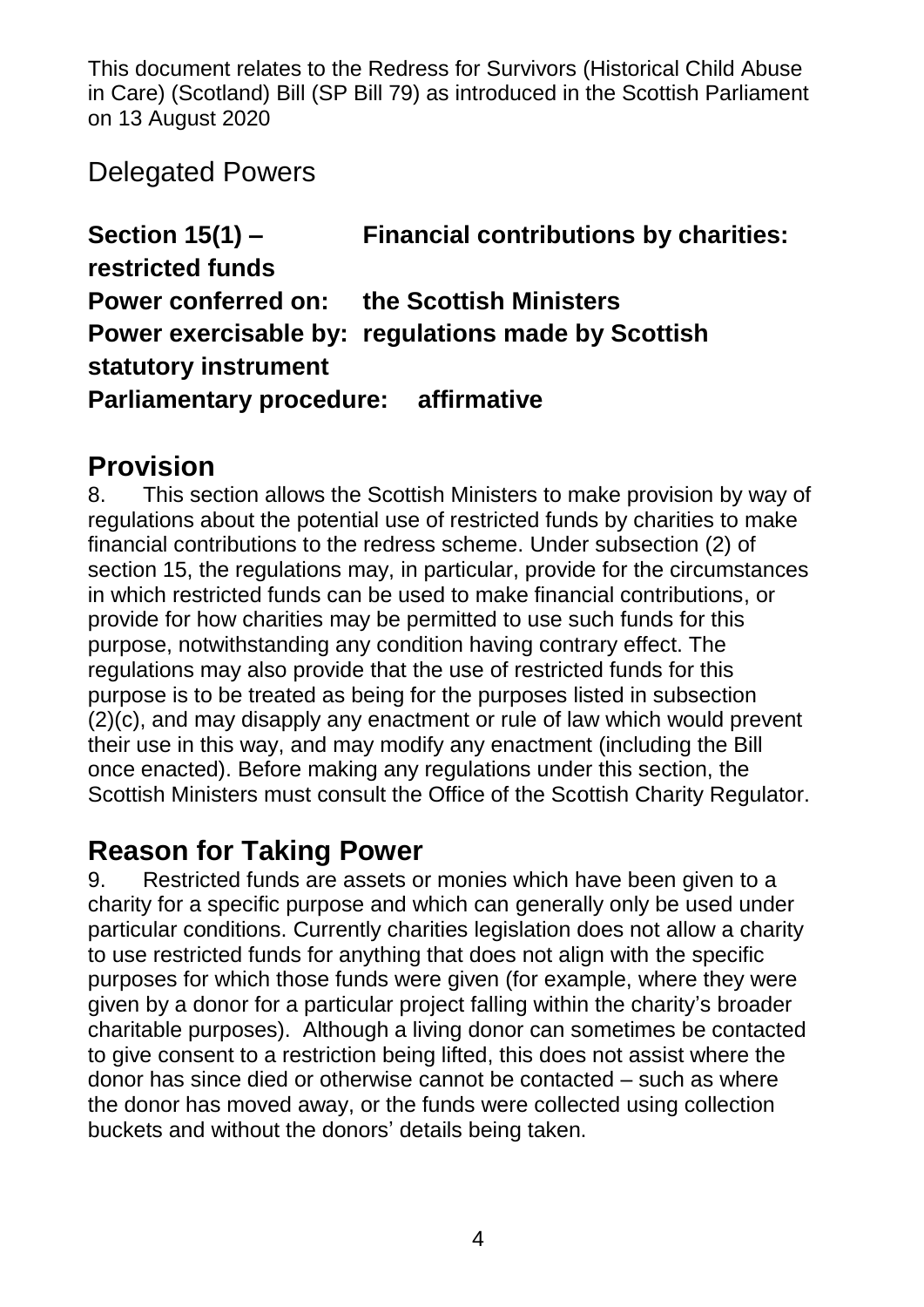10. There is an existing power for charities to apply for a reorganisation of restricted funds under Chapter 5A of Part 1 of the Charities and Trustee Investment (Scotland) Act 2005. However, such reorganisations are not necessarily best suited to this particular situation. That system by its nature has to be able to deal with an application by any charity to use restricted funds for any charitable purpose falling within the charity's remit. In contrast, the Bill is only concerned with the use of restricted funds for one particular purpose. It is not therefore necessarily appropriate for each charity which may wish to use restricted funds to make a payment into the redress scheme to have to apply separately for permission to do so under the existing criteria. Rather, the Bill provides a bespoke solution which will avoid unnecessary duplication. There may also be times when the existing reorganisation provisions are not sufficiently flexible. For example, such a reorganisation can only proceed where the charity is unable to ascertain the wishes of the donor. There may be cases where a collection seeking funds for a particular project was held at an event. It may be possible to contact all those on the guest list to ascertain their wishes in relation to the sum they contributed, but it would be disproportionately costly to do so. In such a case, especially if there is a clear benefit to the charity in contributing to the redress scheme and thereby obtaining the benefit of the waivers which are signed by those accepting redress payments, it may be appropriate for the charity to be able to use those proceeds in a different way nonetheless.

11. Accordingly, more flexible provision needs to be made to ensure that charities can contribute to the redress scheme using restricted funds, if that is appropriate and they wish to do so. The use of delegated legislation will provide a proportionate approach to the potential use of restricted funds, with the appropriate involvement in their development by the Office of the Scottish Charity Regulator. The regulations could set out the circumstances in which restricted funds may or may not be used. This could include, for example, provisions in relation to the wishes of the person who donated the restricted funds, or criteria that charity trustees or others would have to consider or meet before allowing the use of restricted funds in this manner. Ensuring the delivery of a principle provided for in primary legislation through regulations is considered appropriate, particularly to provide an operational and potentially flexible approach rather than requiring reconsideration of primary legislation.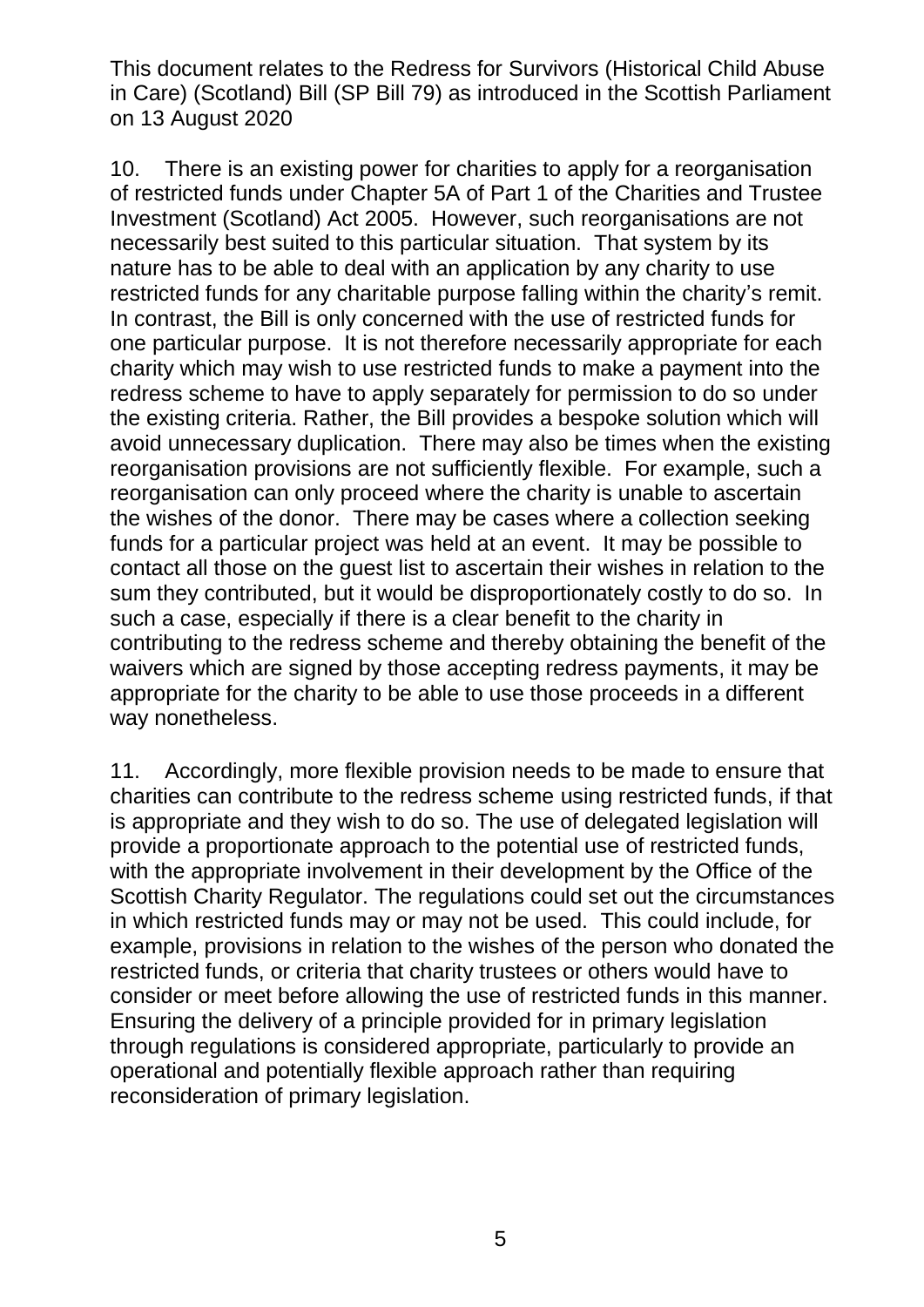## **Choice of Procedure**

12. The affirmative procedure has been chosen because these regulations may modify any enactment, including the Bill, and to ensure that appropriate and active consideration is given to any regulations in this area in order to provide suitable reassurance to charity donors. The potential use of restricted funds in this context requires careful consideration, and should be subject to appropriate scrutiny.

| Section 18(4) – Meaning Of "Relevant Care Setting" |                              |
|----------------------------------------------------|------------------------------|
| <b>Power conferred on:</b>                         | the Scottish Ministers       |
| Power exercisable by:                              | regulations made by Scottish |
| statutory instrument                               |                              |
| <b>Parliamentary procedure:</b>                    | affirmative                  |

#### **Provision**

13. Section 18 sets out the meaning of "relevant care setting" in the Bill for the purpose of applications for redress payments under the Bill. "Relevant care setting" is defined as a residential institution in which the day-to-day care of children was provided by or on behalf of a person other than a parent or guardian of the children resident there, and a place, other than a residential institution, in which a child resided while being boardedout or fostered (subject to the qualification in subsection (2)). The types of establishment that fall within the definition of "residential institution" are in turn set out in subsection (3) to mean a children's home, a penal institution, a residential care facility, school-related accommodation and secure accommodation. These terms are further defined in section 19 and include a part of an establishment or an establishment which forms part of another establishment. Subsection (4) provides the Scottish Ministers with the power to make regulations to modify the meaning of "residential institution" either by adding to or varying the descriptions of establishment mentioned in subsection (3). This power also permits the Scottish Ministers to modify section 19(1) (which sets out definitions of the different types of establishments), as they consider appropriate, whether that is in consequence of a modification to subsection (3) or not.

## **Reason for Taking Power**

14. Knowledge about the context of historical child abuse is increasing all the time, and the scheme covers a long period during which there was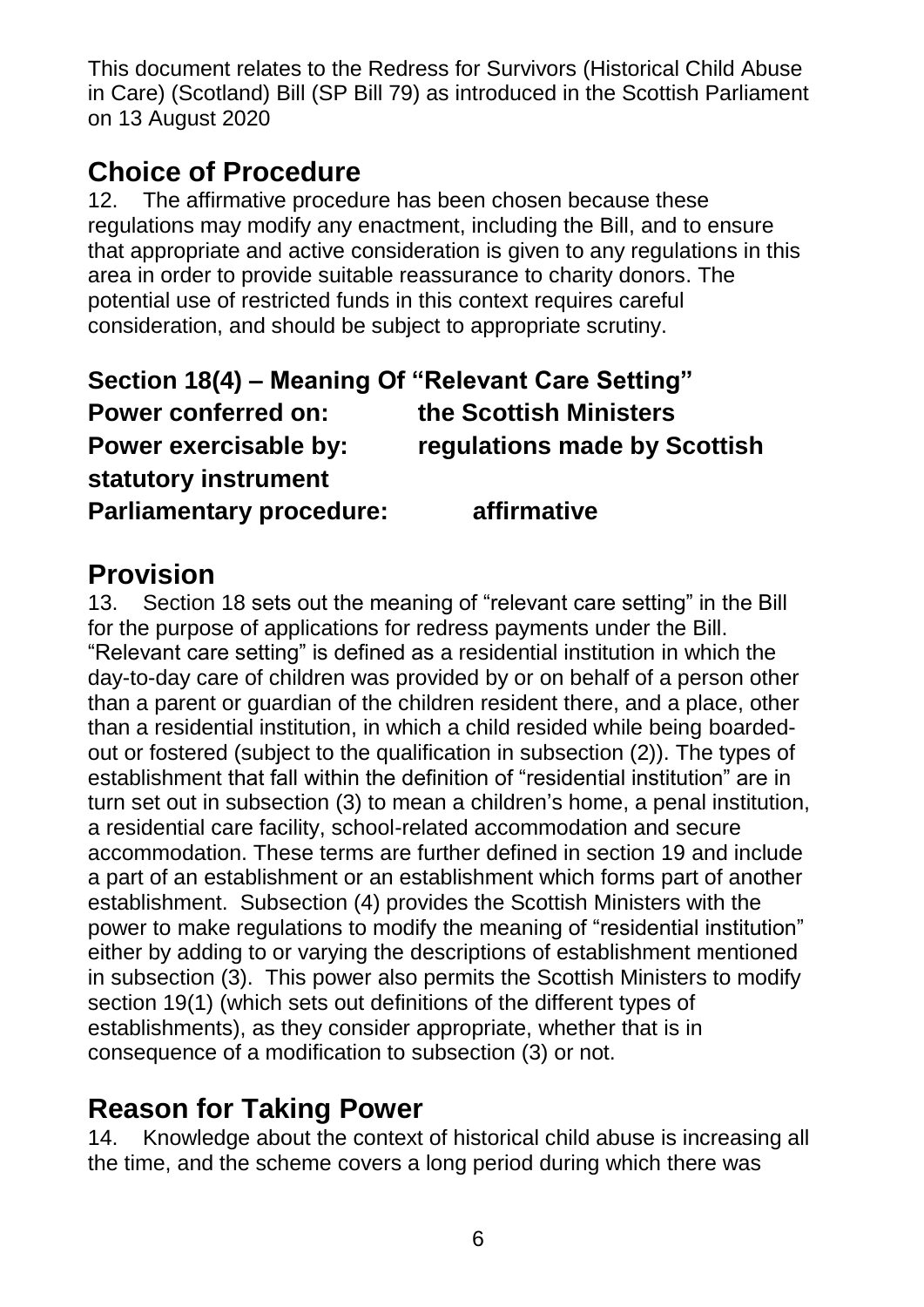substantial change in the legislative landscape. Additional types of residential care setting may come to light once the scheme is operational, and it is possible that adjustments may be required in the future. For example, should evidence emerge from the ongoing Scottish Child Abuse Inquiry's hearings about another type of care setting where abuse occurred, the Scottish Ministers would wish to have the ability to add it to the definition of "residential institution", where that would be in keeping with the purpose of the scheme as set out in paragraph 6 of the Policy Memorandum (and see also paragraphs 80 to 86 of that Memorandum). It may also become apparent that some of the existing definitions of "residential institution" could need adjustment whether in consequence of such an addition or to clarify their application, in order to ensure that potential applicants were not inadvertently excluded from applying contrary to the purpose of the scheme. This power will therefore allow the Scottish Ministers to respond appropriately if other similar types of establishment are identified in due course or to adjust existing descriptions of establishment.

#### **Choice of Procedure**

15. Regulations under this section will be subject to the affirmative procedure. This is because they would alter a fundamental aspect of the Bill, namely, the core eligibility criteria of the redress scheme. Given the importance of this matter, it is considered that this power should be subject to affirmative procedure to afford the Parliament an appropriate level of scrutiny.

|                                 | Section 21(1) – Power to create exceptions to eligibility |
|---------------------------------|-----------------------------------------------------------|
| <b>Power conferred on:</b>      | the Scottish Ministers                                    |
| Power exercisable by:           | regulations made by Scottish                              |
| statutory instrument            |                                                           |
| <b>Parliamentary procedure:</b> | affirmative                                               |

### **Provision**

16. This provision provides the Scottish Ministers with powers to create specific exceptions in relation to the eligibility of applications for redress payments under section 16 of the Bill. These exceptions may relate to the identity of the person who carried out the abuse, the circumstances in which the abuse was carried out, the circumstances in which the person who was abused came to be resident in a relevant care setting, or the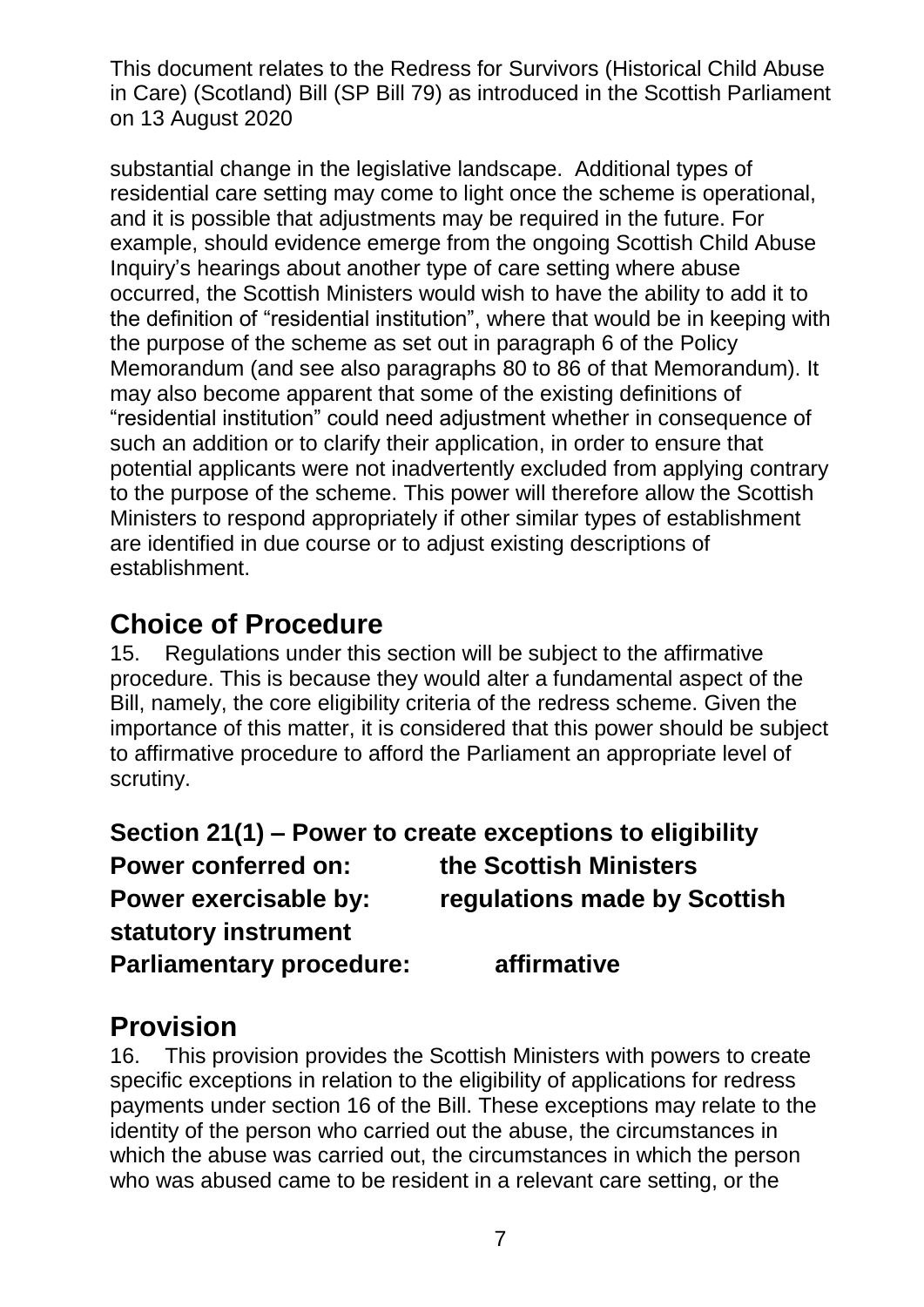purpose for which a person who was abused was resident in the relevant care setting concerned.

#### **Reason for Taking Power**

17. As indicated in paragraph 80 of the Policy Memorandum, the eligibility criteria for the scheme need to encompass a very wide variety of care settings, reflecting the fundamental principles of the scheme as well as taking account of the changing landscape of care over the time period in question. This power has been taken to allow the Scottish Ministers to make provision about exceptions in relation to the eligibility requirements of the scheme, where this is necessary and consistent with the underlying purpose of the redress scheme established by this Bill as reflected in paragraph 6 of the Policy Memorandum. This power could be used to enable specific provision to be made in relation to certain types of abuse such as peer abuse and the context in which it was carried out (for example, a one-off fight between residents in a relevant care setting such as a children's home as opposed to systematic bullying by a peer which was condoned by the provider of the relevant care setting). It could also enable provision to be made in relation to circumstances in which a person who was abused came to be resident in a relevant care setting (such as, for example, short term private respite care in a children's home).

### **Choice of Procedure**

18. Regulations under this section will be subject to the affirmative procedure. Again, this is because it relates to a fundamental aspect of the Bill – specifically, core eligibility criteria under the redress scheme. Given the importance of this matter, it is considered that this power should be subject to affirmative procedure to afford the Parliament an appropriate level of scrutiny.

| Section 29(2) - Application period |                              |
|------------------------------------|------------------------------|
| <b>Power conferred on:</b>         | the Scottish Ministers       |
| Power exercisable by:              | regulations made by Scottish |
| statutory instrument               |                              |
| <b>Parliamentary procedure:</b>    | affirmative                  |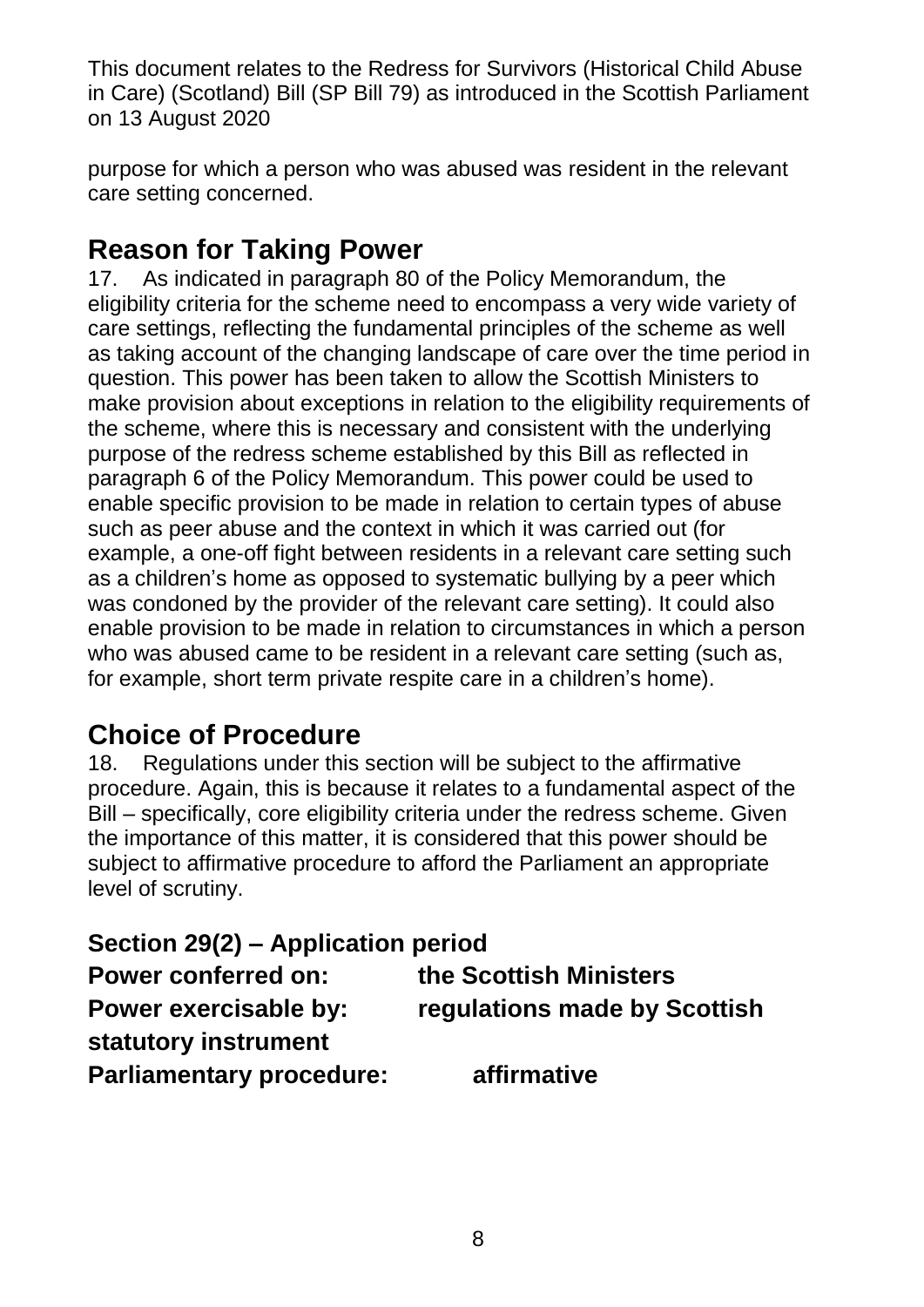## **Provision**

19. Section 29(2) provides that the Scottish Ministers may by regulations modify the duration of the application period (five years) during which an application for a redress payment may be made as set out in section 29(1)(b), to extend the period during which an application can be made to the scheme. This power could be used either to state a longer period for which the scheme will be open (e.g. 6 years) or to state a particular end date.

## **Reason for Taking Power**

20. Whilst at present it is considered that five years is an appropriate time for the scheme to be open for applications, and that it will also allow the Scottish Ministers sufficient time to take account of the findings of the Scottish Child Abuse Inquiry (the "Inquiry"), it is possible that the Inquiry will continue to hear evidence for a longer period than currently anticipated, or that other information (separate to the Inquiry) may come to light, with the result that the Scottish Ministers would wish to be able to address this through an extension to the redress scheme.

## **Choice of Procedure**

21. Regulations under this section will be subject to the affirmative procedure. This is because an extension to the scheme would be a fundamental adjustment to the scheme which could result in significant further expenditure, and which therefore merits a higher level of parliamentary scrutiny. Additionally, exercise of the power would modify primary legislation (namely subsection (1)(b) of this section).

#### **Section 40 – Power to adjust redress payment amounts for inflation**

**Power conferred on: the Scottish Ministers Power exercisable by: regulations made by Scottish statutory instrument Parliamentary procedure: negative**

## **Provision**

22. The power provided for by this section permits the Scottish Ministers to modify the amount of fixed rate payment as set out in sections 37 and the levels applicable in relation to an individually assessed payment as set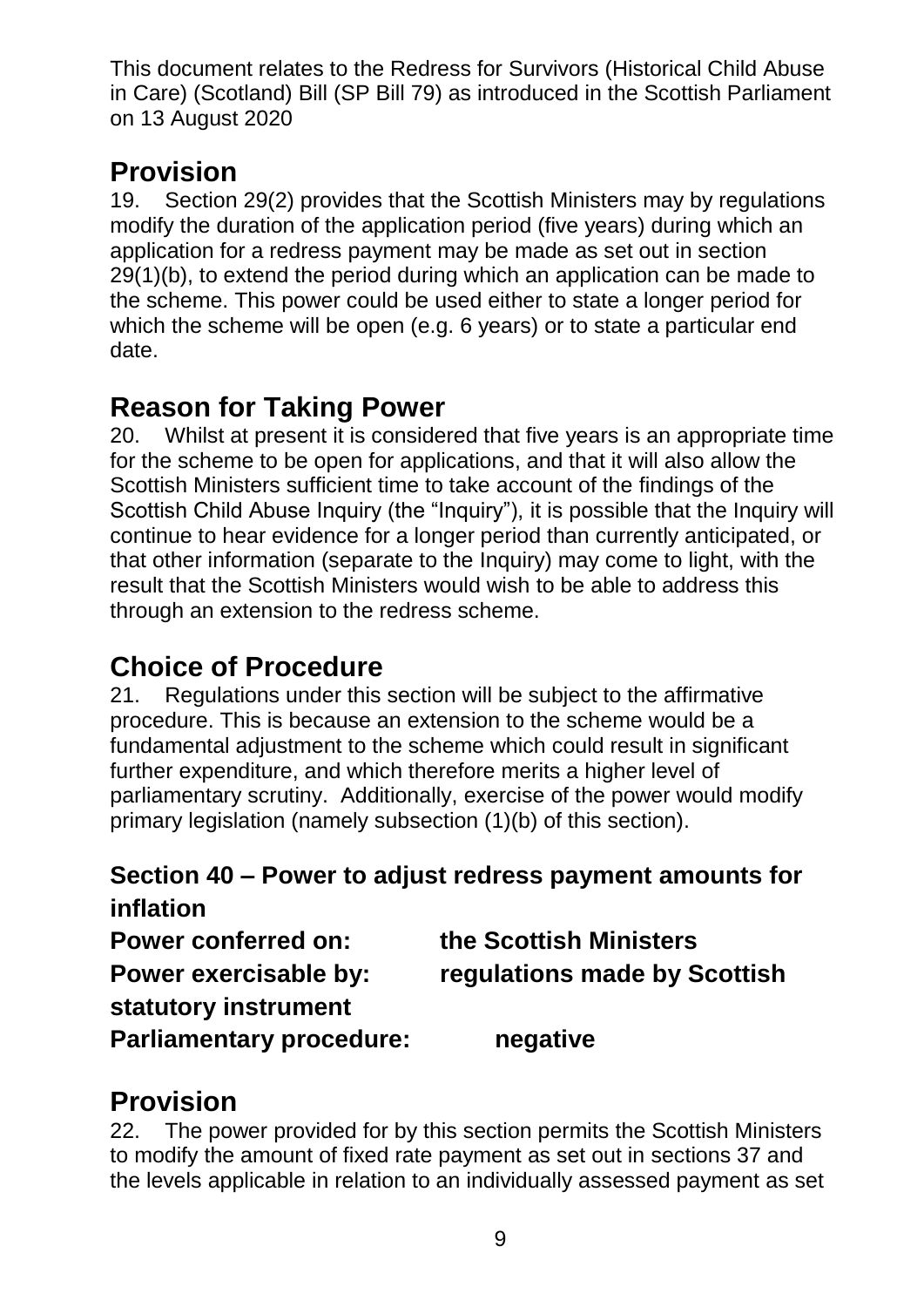out in section 38. This would be for the purpose of substituting such higher amounts as the Scottish Ministers consider appropriate in consequence of material changes in the value of money.

### **Reason for Taking Power**

23. This power has been taken to allow Ministers to be able take account of the effects of inflation in future, to ensure that payments made throughout the lifetime of the scheme reflect the value of payments set now, when the Bill is being considered by the Parliament. While it may be unlikely that inflation over the period in question will make a material difference to the amounts being set now, it is considered prudent to take a power to cover this eventuality, particularly as there is the possibility of the scheme being extended beyond its original 5 year lifespan for applications.

#### **Choice of Procedure**

24. The negative procedure has been chosen in this case because, notwithstanding the fact that any modifications made would change the position as set out in primary legislation, the modifications would constitute technical and administrative amendments rather than allowing any kind of substantive change. The negative procedure is considered to provide an appropriate balance between the nature and content of regulations that would be made under this power and the availability of parliamentary time and resource to scrutinise such regulations.

**Section 41(6) – Deduction of previous payments from redress payment Power conferred on: the Scottish Ministers Power exercisable by: regulations made by Scottish statutory instrument Parliamentary procedure: affirmative**

#### **Provision**

25. In accordance with subsection (4) of section 41, where an applicant to the redress scheme has already received a "relevant payment", this is to be deducted from the payment to be offered. What counts as a "relevant payment" is currently defined in subsection (2) of this section to mean any of the following: an award of damages or compensation by a court; a payment in settlement of a claim; an award under the Criminal Injuries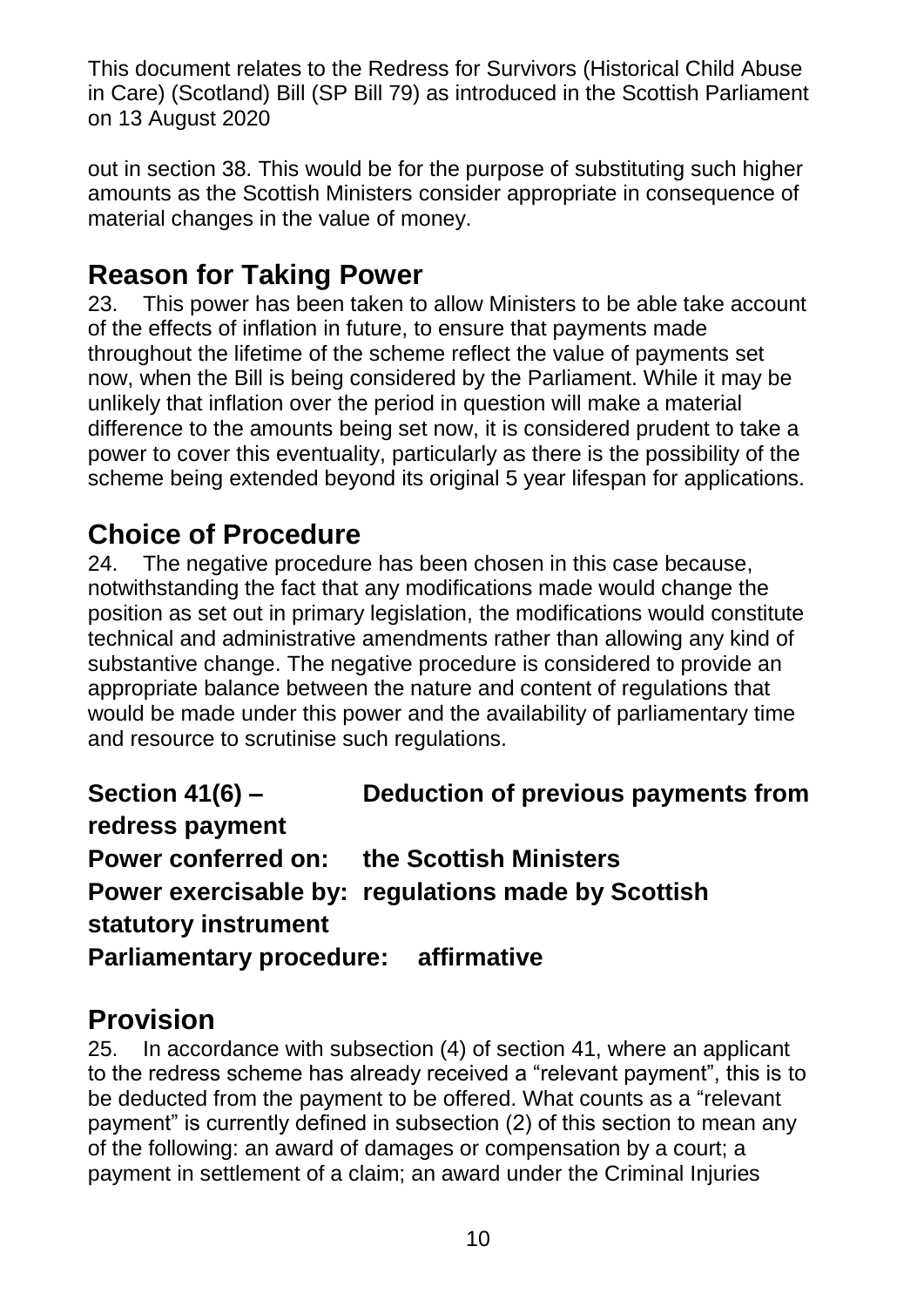Compensation Scheme; a payment under any other statutory scheme; a payment under the advance payment scheme or any other non-statutory scheme; or any other ex gratia payment. Some of these terms are as further defined in subsection (7). Subsection (3) qualifies subsection (2) by ensuring that particular things are not caught where it would be inappropriate to do so: for example, a portion of a settlement which related to reimbursement of legal fees rather than compensation. Redress payments are also excepted as someone may have applied previously for a fixed rate payment before reapplying for an individually assessed payment. As the person will not receive the fixed rate payment element twice, it would be inappropriate for it to be deducted from any further sum the person may receive on the second application despite it being a payment under a statutory scheme.

26. Subsection (6) provides that the Scottish Ministers have the power to modify the meaning of "relevant payment" by adding a type of payment, or varying or removing one of the types of payment currently listed and, in consequence (or otherwise), modifying the definitions in subsection (7). This power would therefore allow Ministers to vary the general proposition in subsection (2), but also to vary what should be excepted from those general propositions under subsection (3).

### **Reason for Taking Power**

27. Other types of relevant payments which are similar in nature to those already included in the definition may need to be added, removed or amended in future and a regulation-making power allows for the flexibility to respond to unforeseen circumstances or new payment types that may arise over the lifespan of the scheme.

### **Choice of Procedure**

28. It is considered appropriate that these regulations are subject to the affirmative procedure given the importance of any such change, and the implications it could have for a person's application and the amount of the redress payment the person will receive. Exercise of this power would amount to a change to provision currently made by way of primary legislation.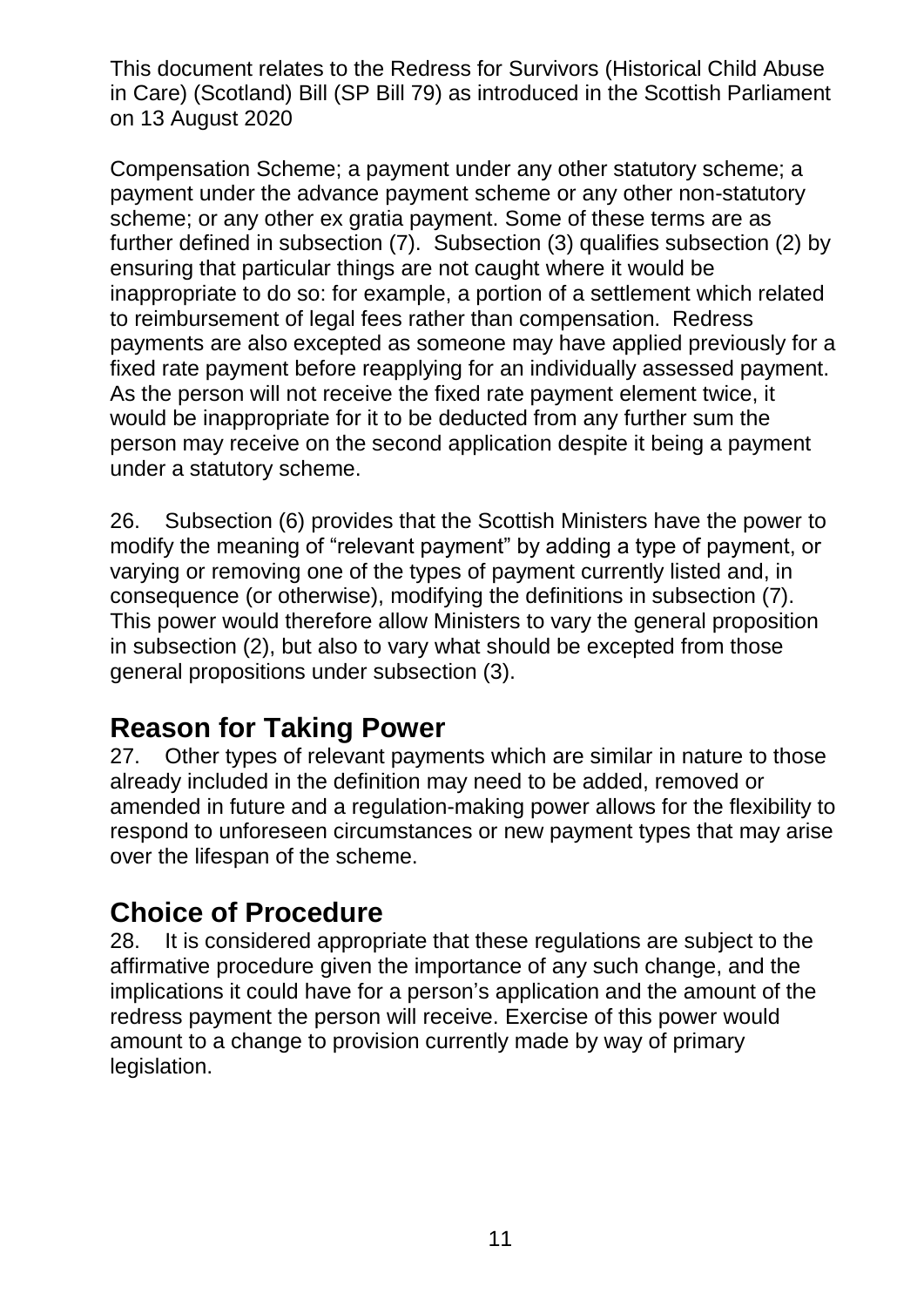#### **Section 43(2)(e) – Information about previous payments from applicant**

**Power conferred on: the Scottish Ministers Power exercisable by: regulations made by Scottish statutory instrument Parliamentary procedure: negative**

#### **Provision**

29. Section 43 requires an applicant to provide the Scottish Ministers with information about any relevant payment they (or the person to whom the application relates, in the case of a next of kin payment) have already received, or have become entitled to before the application is made or determined. The type of information required is set out in subsection (2). This includes the amount of the payment, the date it was made, who made it, and the circumstances in which it was made. The applicant must also provide any other information about the relevant payment prescribed in regulations made by the Scottish Ministers under subsection (2)(e).

## **Reason for Taking Power**

30. This power provides Ministers with flexibility to specify other types of information to be provided in relation to previous payments. It provides flexibility for Ministers to adjust these requirements in the light of experience as the scheme progresses, without the need for further primary legislation.

### **Choice of Procedure**

31. The negative procedure is considered to be appropriate as it is felt that this matter is of an administrative nature which requires a flexible approach without using up parliamentary time unnecessarily. It does not create any power to alter primary legislation or the purpose and principles of the underlying scheme.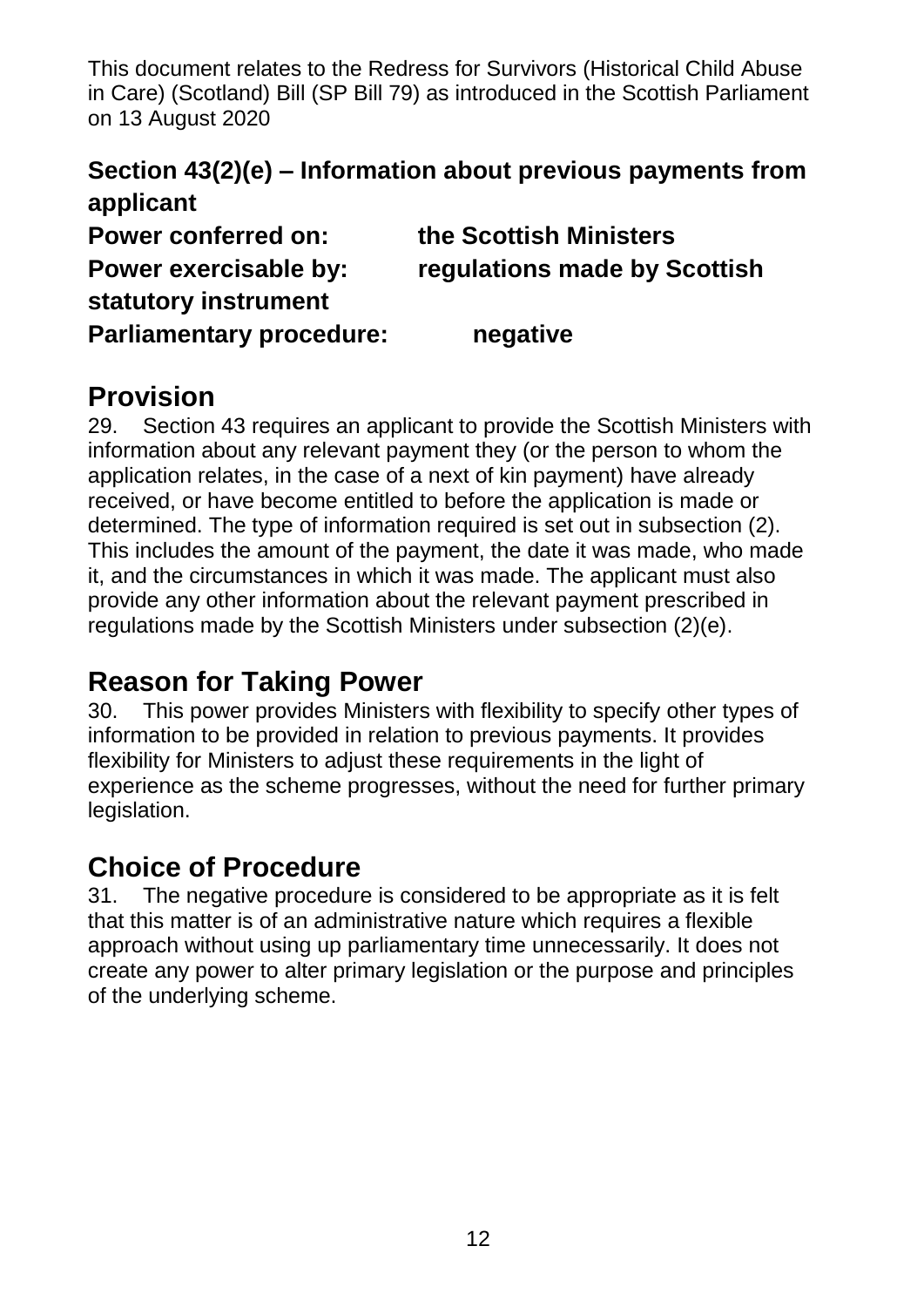**Section 46 – Form and content of waiver Power conferred on: the Scottish Ministers Power exercisable by: regulations made by Scottish statutory instrument Parliamentary procedure: negative**

### **Provision**

32. This section permits the Scottish Ministers to make provision by way of regulations about the form and content of the waiver that is to be signed and returned by an applicant under section 45, and also the information to be provided to the applicant in relation to the waiver and its effects.

#### **Reason for Taking Power**

33. This power will allow the Scottish Ministers to make detailed provision on the form and content of the waiver, and as to the information which must be shared with applicants in relation to the waiver. It is considered that this type of detailed provision is more appropriate to be delegated to secondary legislation, rather than required to be set out in primary legislation.

### **Choice of Procedure**

34. The negative procedure is considered to provide an appropriate balance between the nature and content of the regulations that would be made under this power and the availability of parliamentary time and resource to scrutinise such regulations. The provision does not create any power to alter primary legislation or the purpose and principles of the underlying scheme. The form and content of the waiver is a technical matter and will not alter the principle of the waiver or its implications for applicants as provided for in the Bill. These regulations will essentially allow for the terms of the waiver that are ultimately approved by the Parliament in the Bill to be implemented in practice.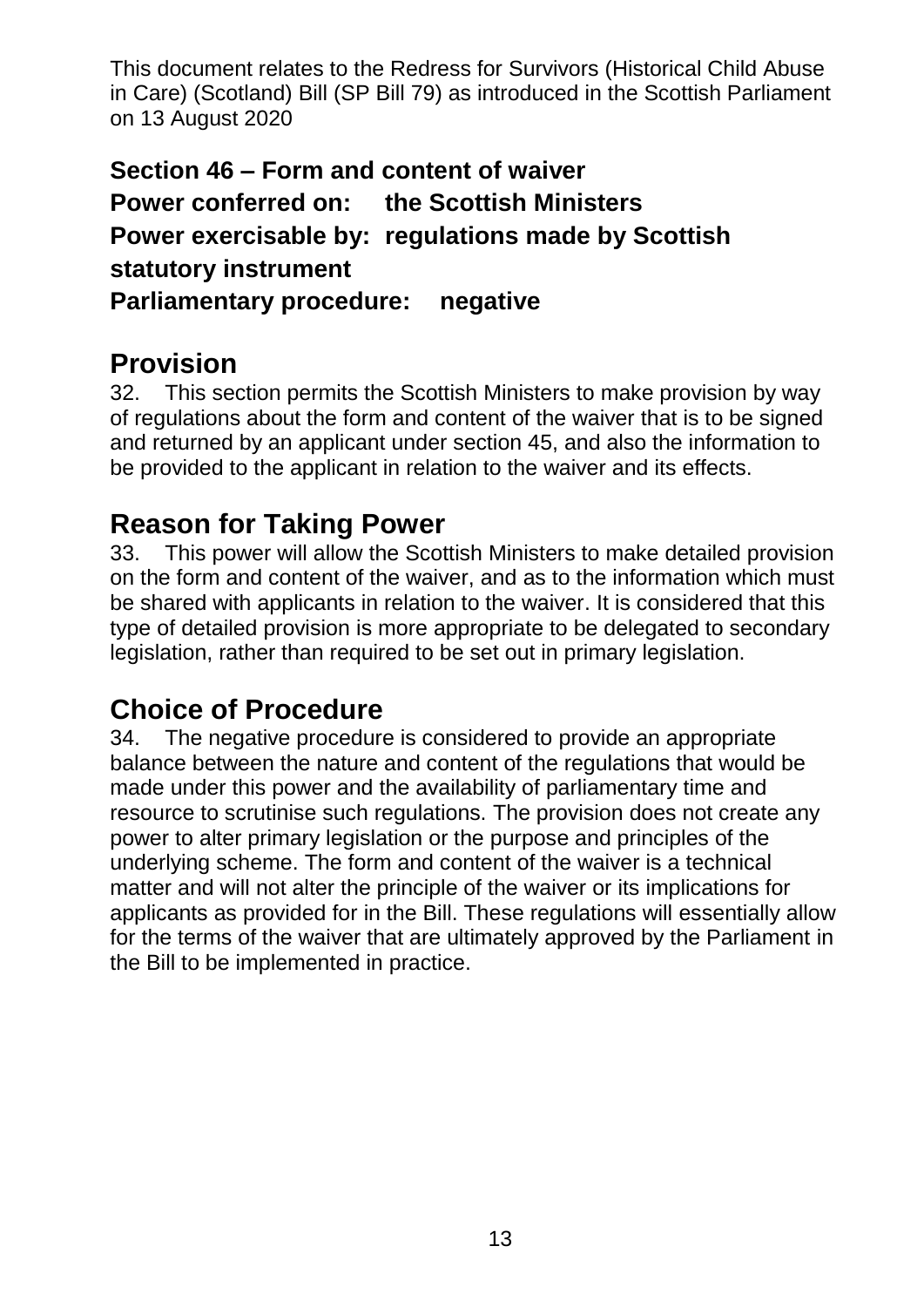**Section 59(2) – Applicants etc. with convictions for serious offences: definitions Power conferred on: the Scottish Ministers Power exercisable by: regulations made by Scottish statutory instrument Parliamentary procedure: affirmative**

### **Provision**

35. Section 58 (applicants etc. with convictions for serious offences) provides that in respect of those seeking a redress payment with relevant previous convictions for serious criminal offences, a decision-making panel of Redress Scotland will require to consider on a case by case basis (taking into account a range of factors) whether it would be contrary to the public interest to make a redress payment to that person. Subsection (1) of section 59 sets out the definitions which apply to section 58. Subsection (2) provides the Scottish Ministers with a power to modify subsection (1) to add, vary or remove an offence listed in that provision.

#### **Reason for Taking Power**

36. This power has been taken to allow for flexibility as regards the specification of offences which are to be taken into account in this context. It may be that offences might be identified which should be included on the list, and similarly, some offences may be deemed to be no longer relevant. Having a regulation-making power will provide flexibility to respond to unforeseen circumstances and potential changes in criminal law.

### **Choice of Procedure**

37. It is considered appropriate that these regulations are subject to the affirmative procedure. This is due to the sensitivity and importance of the subject-matter which merits a high level of parliamentary scrutiny given the potential impact on eligibility for redress payments under the Bill.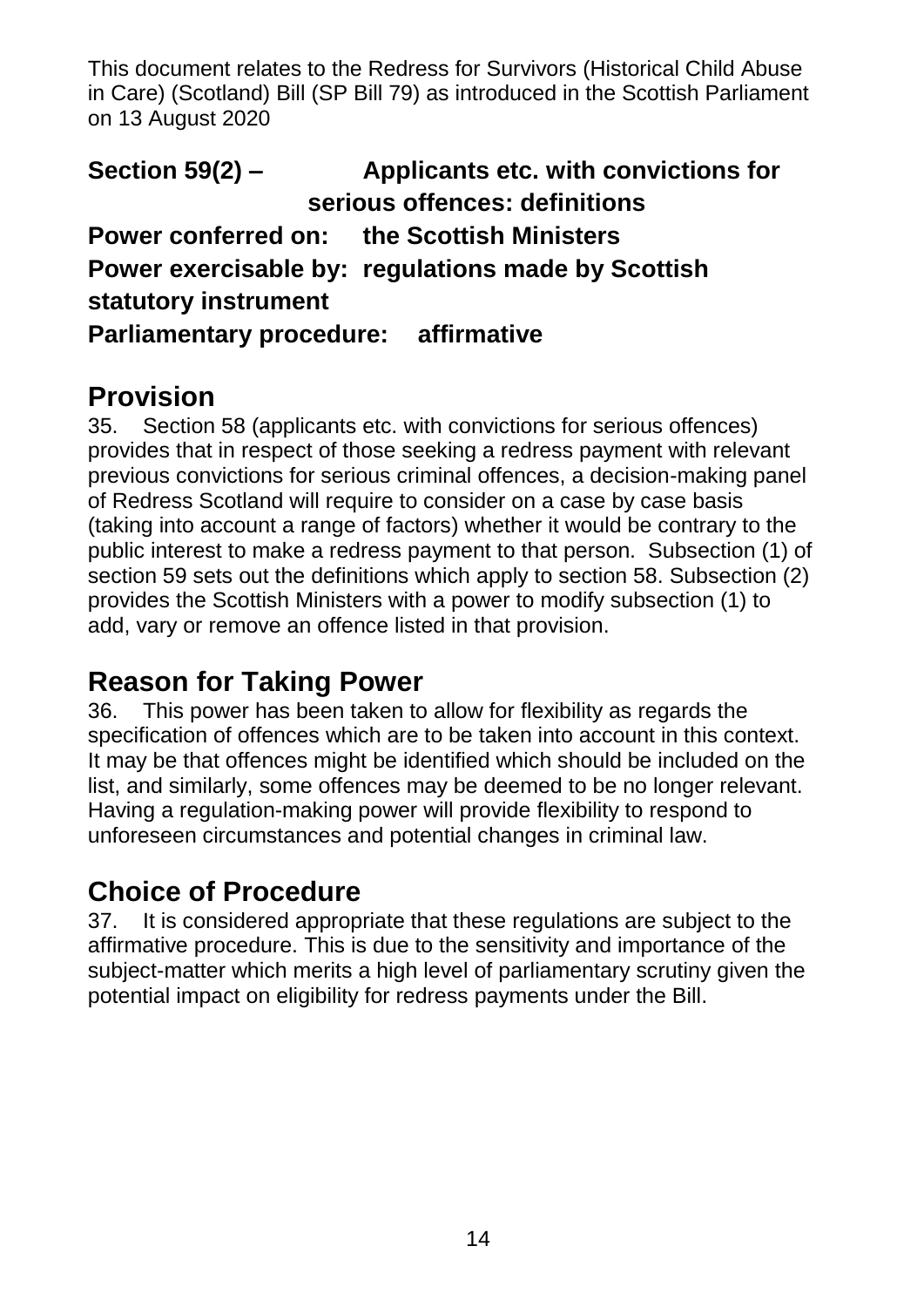**Section 75(1) - Power to make further provision about reconsiderations Power conferred on: the Scottish Ministers Power exercisable by: regulations made by Scottish statutory instrument Parliamentary procedure: affirmative**

#### **Provision**

38. Subsection (1) of section 75 allows the Scottish Ministers to make further provision about or in connection with the reconsideration of a determination under section 72 where there has been a possible material error, and any review of a reconsidered determination under section 73. Subsection (2) sets out examples of matters which the regulations may cover, including allowing or requiring legal fees and other costs incurred in connection with a reconsideration to be reimbursed by the Scottish Ministers, allowing material changes which have occurred since the date of the original determination to be taken into account, and making provision in relation to the interaction of the reconsideration panel's determination with any offer that has already been accepted (including any waiver granted).

### **Reason for Taking Power**

39. This power has been taken to allow Ministers to make further detailed provision about the reconsideration of a determination and any review of it, and how those processes interact with the wider provisions on redress payments in the Bill, that may be required as the scheme progresses to ensure that these function as intended.

40. Reconsiderations may take place at different times: a reconsideration may be needed where Redress Scotland realises immediately after making a determination that a fundamental error has been made, or it may be that it comes to light much further down the line that an application stated things which were not in fact correct. The outcome will vary in practical terms as a result (for example, is it that a sum is not to be offered anymore, or is it that a sum paid is to be recovered). Whether further legal assistance is required may also vary from case to case: in some cases, the reconsideration may be a simple mathematical exercise based on corrected figures, whereas in others it may be a process more like the initial determination and so more support may be needed. As the range of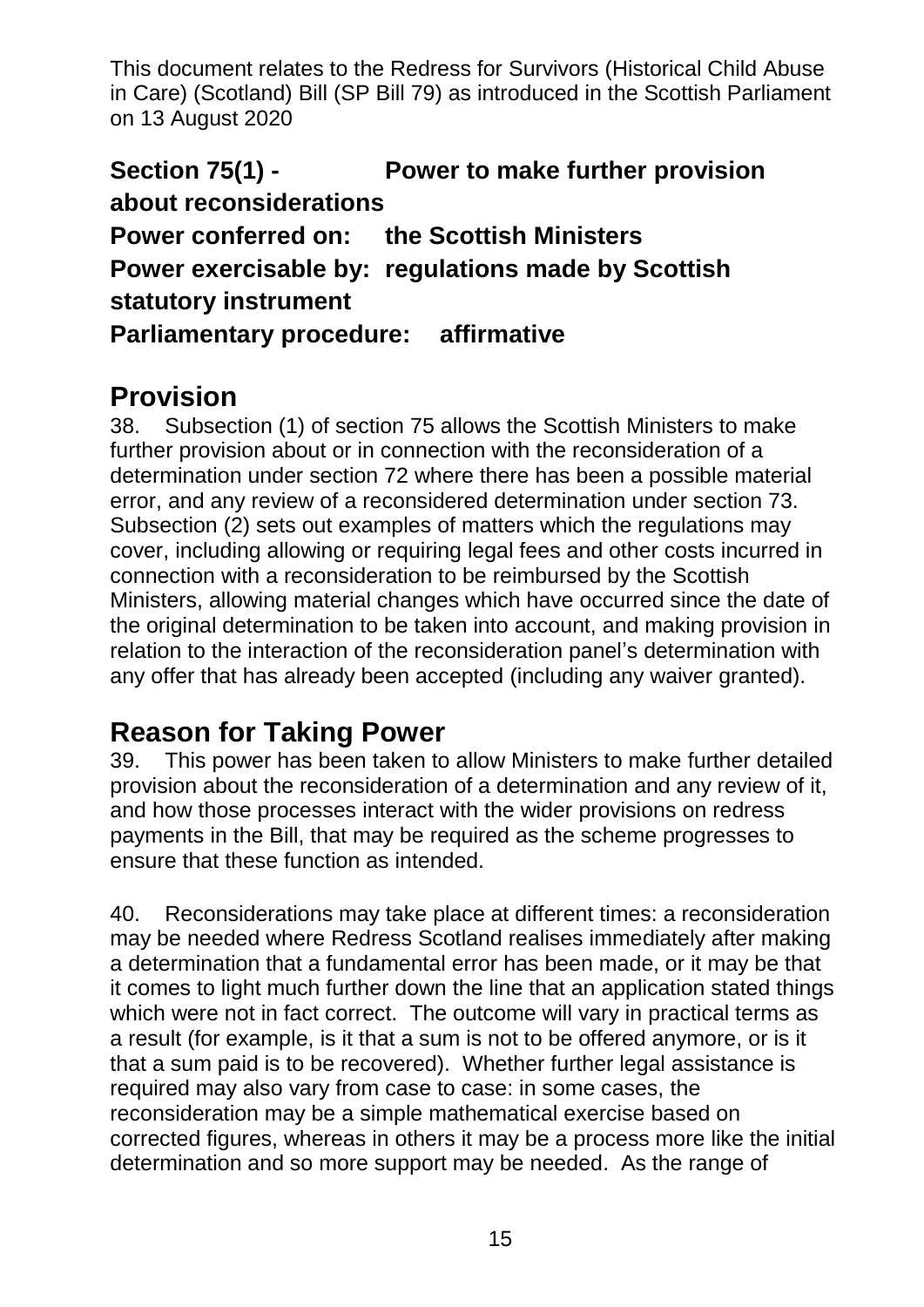possible cases is wide, it is considered appropriate to take a power to ensure that every scenario which might arise can be properly provided for. It is also considered appropriate to supplement these provisions using a regulation-making power rather than making provision on the face of the Bill as it is hoped that the use of this mechanism will be rare and therefore making extensive provision for situations which may not come to pass may be disproportionate.

### **Choice of Procedure**

41. Given the scope of this power and the interaction between any provision made under it and the wider Bill provisions, which may have a significant impact on eligibility assessments, it is considered appropriate that these regulations are subject to the affirmative procedure.

**Section 87(1) – Reimbursement of costs incurred in connection with applications Power conferred on: the Scottish Ministers Power exercisable by: regulations made by Scottish statutory instrument Parliamentary procedure: negative** 

### **Provision**

42. Section 87(1) obliges the Scottish Ministers to make provision by way of regulations requiring the reimbursement by them of costs and expenses reasonably incurred by a person in connection with an application for a redress payment under section 27, where the applicant requests this. Provision must also be made allowing for reimbursement, in exceptional or unexpected circumstances, of costs and expenses reasonably incurred in connection with a proposed application by a person who did not subsequently apply. Subsection (3) sets out a number of matters in respect of which regulations under this section may, in particular, make provision, including the types of, and limits on, the costs and expenses which may be reimbursed, the form and content of, and time limits for, reimbursement requests, the information and evidence to be provided, the factors to be considered in assessing the reasonableness of the costs and expenses, and the process by which Redress Scotland may review Scottish Ministers' assessments made in accordance with these regulations.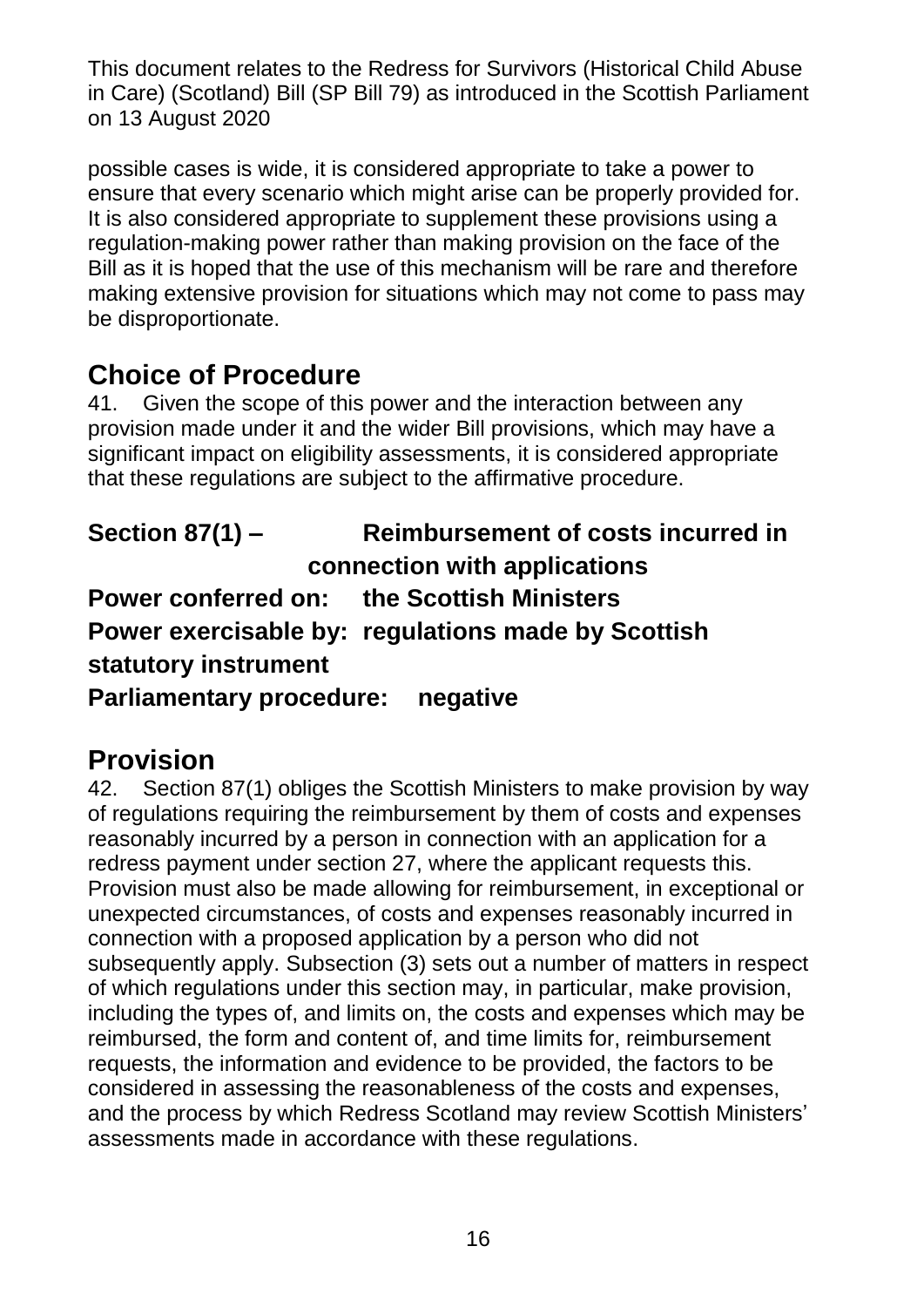### **Reason for Taking Power**

43. This power has been taken to allow the Scottish Ministers to make detailed provision as regards the reimbursement of reasonable costs incurred by a person in connection with an application. The regulations will set out the processes and information which apply to such requests. It is considered that this level of detail is appropriate to be delegated to secondary legislation. The power will also provide the Scottish Ministers with the flexibility needed to make adjustments to these processes if required from time to time as practice develops.

### **Choice of Procedure**

44. The negative procedure is considered to be appropriate in view of the procedural and administrative nature of the provision to be made under this power. The provision does not create any power to alter primary legislation or the purpose and principles of the overall scheme.

| <b>Section 88(7) –</b>            | Duty on Scottish Ministers to pay                  |
|-----------------------------------|----------------------------------------------------|
|                                   | certain legal fees in connection with              |
|                                   | applications                                       |
|                                   | <b>Power conferred on: the Scottish Ministers</b>  |
|                                   | Power exercisable by: regulations made by Scottish |
| statutory instrument              |                                                    |
| Parliamentary procedure: negative |                                                    |

## **Provision**

45. Section 88(1) provides that the Scottish Ministers must arrange payment of the legal fees reasonably incurred by a person in making an application for a redress payment under section 27 of the Bill, where the person requests this (referred to in the Bill as a "fee payment request"). Ministers must also arrange payment, in exceptional or unexpected circumstances, of costs and expenses reasonably incurred in connection with a proposed application by a person who did not subsequently apply. Subsection (7) provides the Scottish Ministers with a power to make further provision about fee payment requests by way of regulations, including any time limits for making a request, their form and content, and the information and evidence to be provided with them.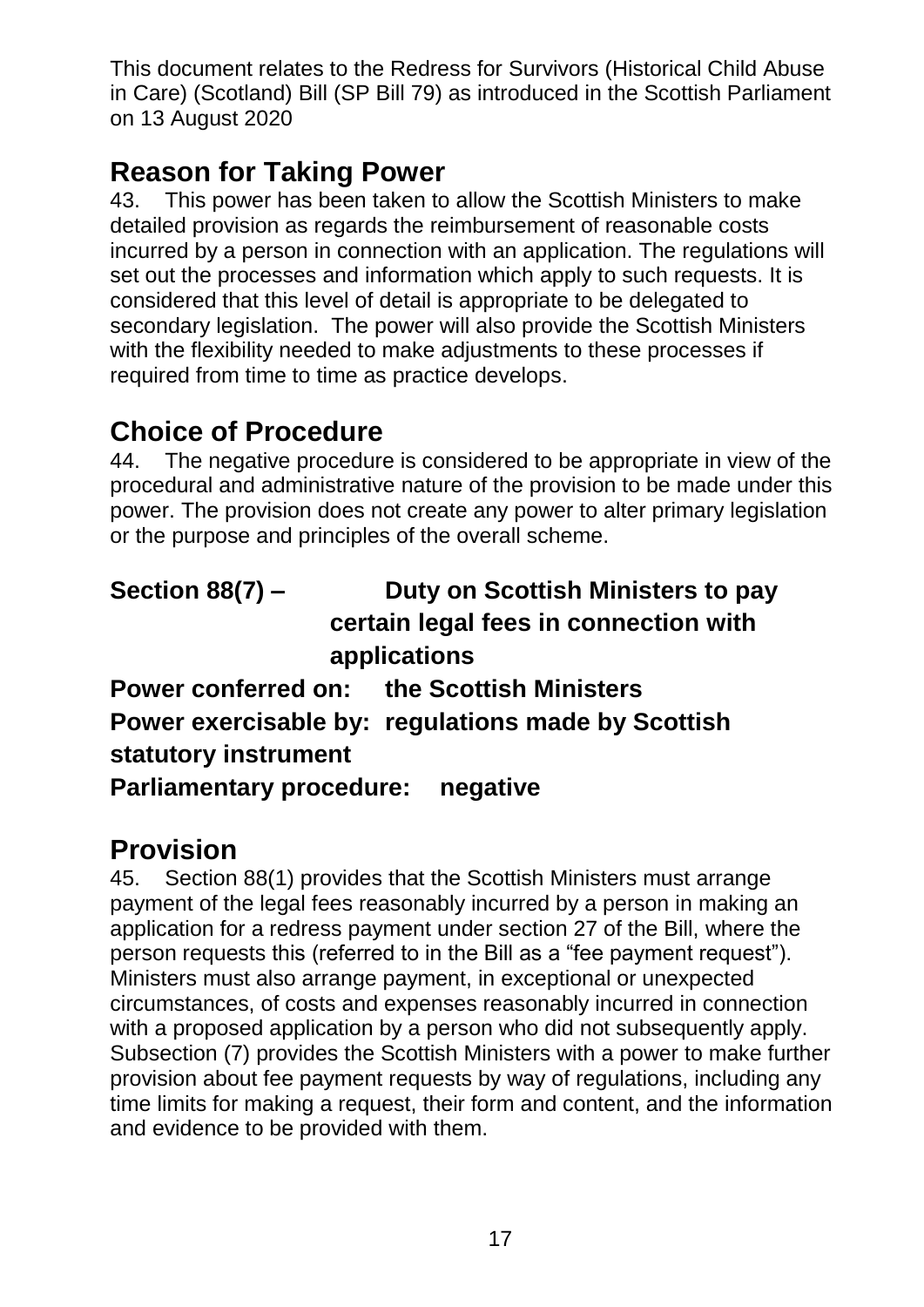## **Reason for Taking Power**

46. This power has been taken to allow the Scottish Ministers to set out further details in relation to fee payment requests, including the time limits and the content required for a request. It is considered that a delegated power is more appropriate for this rather than provision on the face of the Bill, given the detailed nature of the subject matter and the potential need to amend it in future in light of experience.

## **Choice of Procedure**

47. The negative procedure is considered to be appropriate in view of the procedural and administrative nature of the provision to be made under this power. The provision does not create any power to alter primary legislation or the purpose and principles of the overall redress scheme.

**Section 89(6) - Assessment of amount of payment Power conferred on: the Scottish Ministers Power exercisable by: regulations made by Scottish statutory instrument Parliamentary procedure: negative** 

## **Provision**

48. Section 89 provides that, on receipt of a request for payment of legal fees, the Scottish Ministers must send the request to Redress Scotland to assess and then arrange payment of the amount (if any) which Redress Scotland assesses is due. Subsection (2) sets out what constitutes legal fees reasonably incurred in making an application for a redress payment, for the purpose of assessing the amount to be reimbursed. Such fees may be reimbursed up to the "relevant maximum". Subsection (6) provides that the "relevant maximum" is the maximum amount of payment applicable to the fee payment request, as set out in regulations made by the Scottish Ministers on the assessment of the amount of payment. Subsection (7) provides that regulations may in particular set out different maximum amounts of payment applicable to fee payment requests, and may make further provision about fees, incurred in connection with particular types of legal advice and assistance, which are and are not to be regarded by Redress Scotland as reasonably incurred for the purpose of assessing the amount to be paid.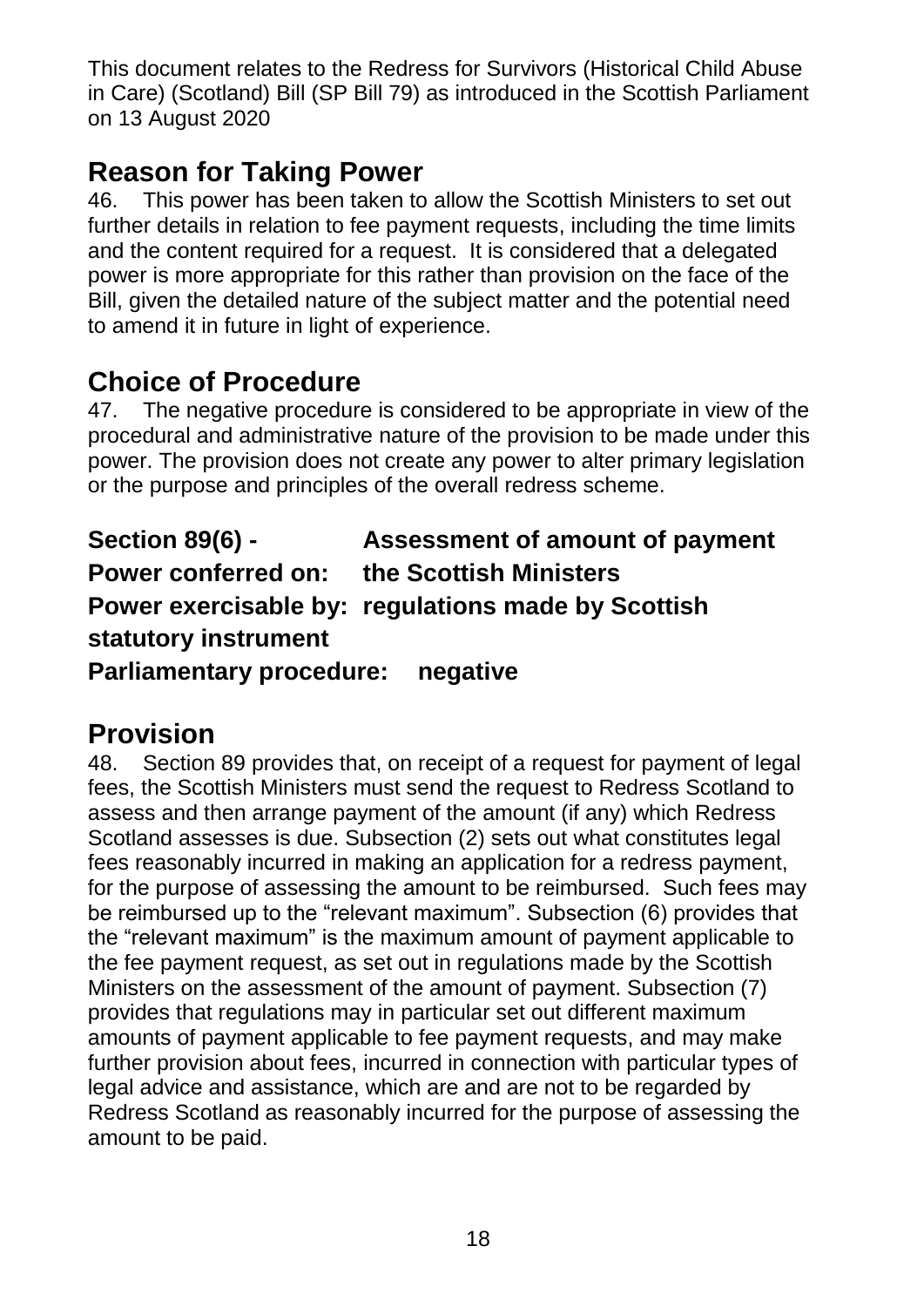## **Reason for Taking Power**

49. This power has been taken to allow the Scottish Ministers to set out appropriate maximum payment amounts applicable to fee payment requests. This power will provide flexibility to allow the Scottish Ministers to alter the amounts of payment available in respect of legal fees, as needed to take account of inflation and in light of knowledge and experience gained from the practical operation of the scheme and to ensure legal fees do not escalate, without the need for further primary legislation.

## **Choice of Procedure**

50. The negative procedure is considered appropriate because of the technical and administrative nature of the provision made under this power, which cannot be used to amend primary legislation. The negative procedure is considered to provide an appropriate balance between the nature and content of regulations that would be made under this power and the availability of parliamentary time and resource to scrutinise such regulations.

**Section 90(3) – Notification and review of payment Power conferred on: the Scottish Ministers Power exercisable by: regulations made by Scottish statutory instrument Parliamentary procedure: negative**

## **Provision**

51. This section provides for notification of the outcome of a legal fee payment request. The Scottish Ministers must notify the solicitor who submitted the request of the amount to be paid, as assessed by Redress Scotland, and provide a summary of Redress Scotland's reasons for that assessment. Subsection (2) sets out the circumstances in which the solicitor may request a review of the initial assessment. Subsection (3) provides that the Scottish Ministers may make further provision, by regulations, about reviews by Redress Scotland of assessments of fee payment requests, including time limits, the required content and form of a review, the outcome of reviews, the powers available to a review panel, and the suspension of fee payment pending determination of review.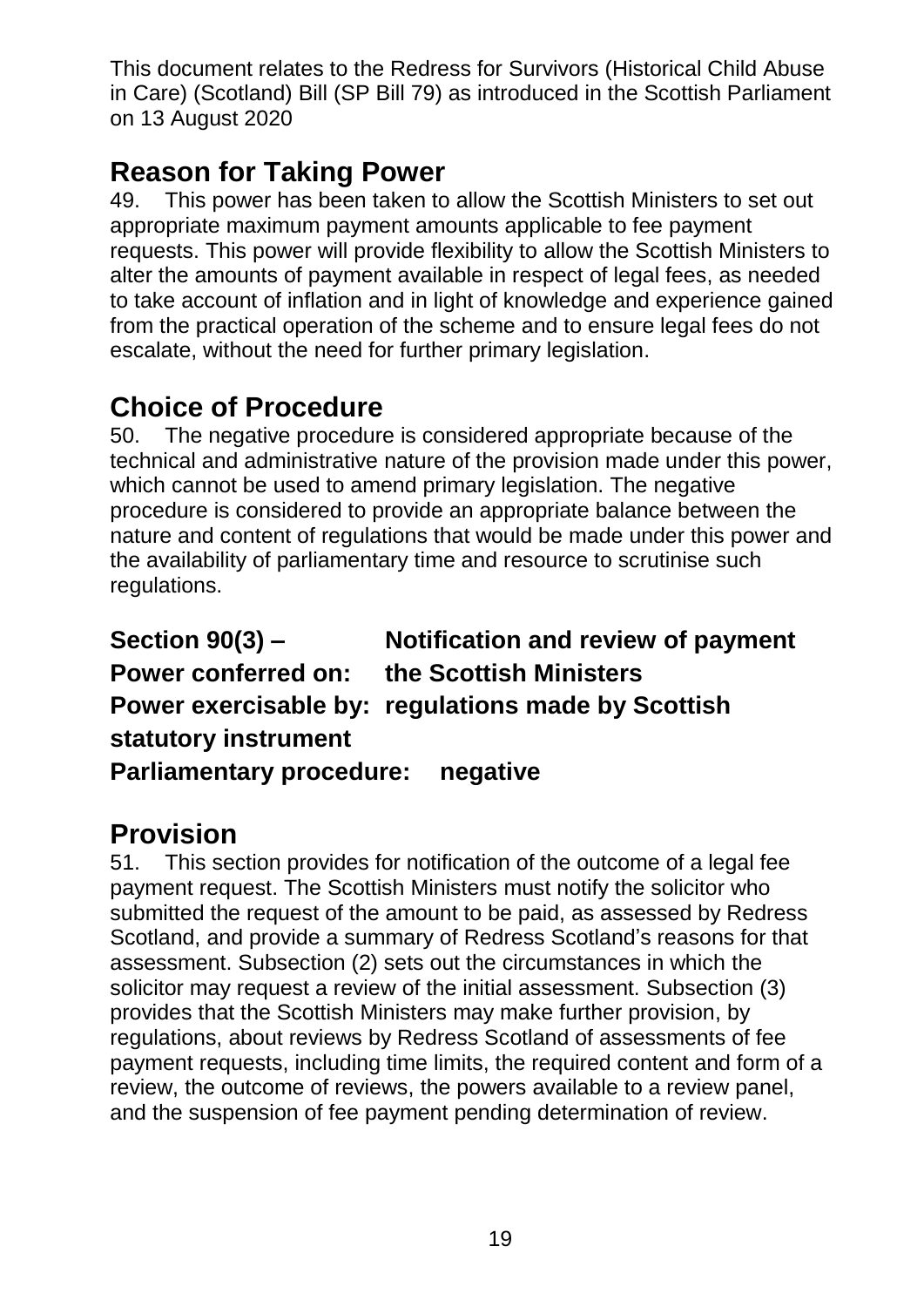### **Reason for Taking Power**

52. This power has been taken to allow the Scottish Ministers to make further, detailed provision about reviews of assessments of requests for reimbursement of legal fees. The regulations will set out the detailed processes which will apply to such reviews. It is considered that this level of detail is appropriate to be delegated to secondary legislation. The power will also provide the Scottish Ministers with the flexibility to make adjustments to these processes if required from time to time as practice develops.

### **Choice of Procedure**

53. The negative procedure is considered to be appropriate in view of the administrative and procedural nature of the provision to be made under this power. The provision does not create any power to alter primary legislation or the purpose and principles of the overall redress scheme.

| Section $91(7)$ –                                 | Annual reporting on wider redress                  |
|---------------------------------------------------|----------------------------------------------------|
| actions                                           |                                                    |
| <b>Power conferred on: the Scottish Ministers</b> |                                                    |
|                                                   | Power exercisable by: regulations made by Scottish |
| statutory instrument                              |                                                    |
| <b>Parliamentary procedure:</b>                   | negative                                           |

## **Provision**

54. Section 91(1) sets out a requirement for a public authority, voluntary organisation or other person included from time to time in the list of scheme contributors established and maintained under section 12 of the Bill (namely those who are making or have agreed to make a fair and meaningful financial contribution towards the funding of redress payments under the Bill) to produce a redress report on the actions which that person has taken during the reporting period to redress the historical abuse of children. The Scottish Ministers must then collate the information from such reports and publish it under subsection (5). Under subsection (2), a redress report must include information about any support provided for individuals who were abused as children and such other information as the person considers appropriate. Subsection (7) allows the Scottish Ministers to specify by way of regulations, in relation to the "reporting period" as defined in that subsection, when the requirement to produce a report will come to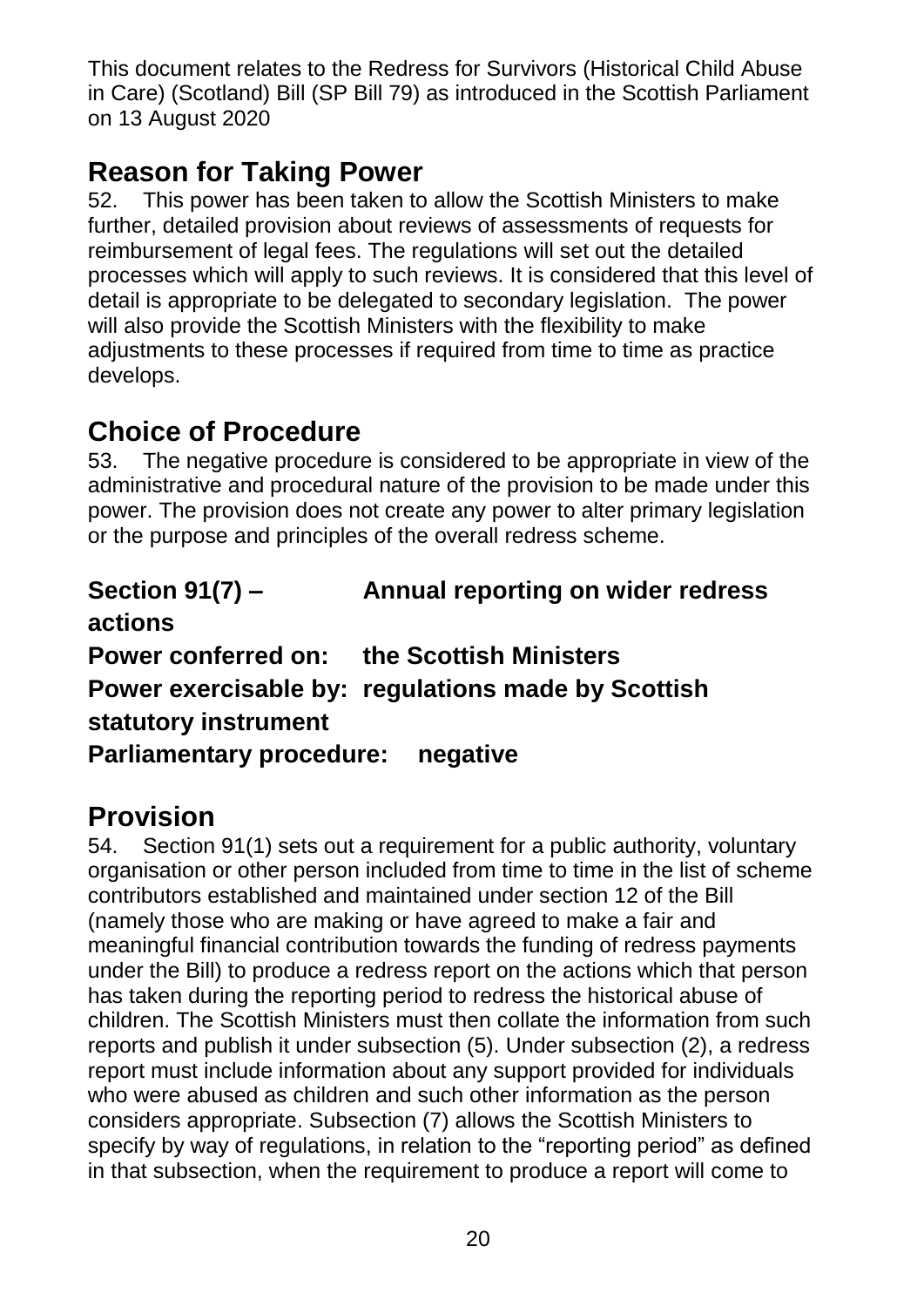an end. Otherwise, reporting periods would continue to run indefinitely, even after the redress scheme had come to an end and Redress Scotland had been dissolved.

### **Reason for Taking Power**

55. Flexibility is needed in relation to the end of the last reporting period to ensure that this can be appropriately linked to the end of the wider redress scheme. This power will allow the Scottish Ministers to specify the date when the reporting requirement will end.

### **Choice of Procedure**

56. The negative procedure is considered to be appropriate in view of the administrative nature of the provision to be made under this power. The provision does not create any power to alter primary legislation or the purpose and principles of the overall scheme.

#### **Section 92(3) – Power of the Scottish Ministers to require production of report**

**Power conferred on: the Scottish Ministers Power exercisable by: directions**

**Parliamentary procedure: none**

### **Provision**

57. Where the Scottish Ministers consider that a person to whom the duty to make a redress report under section 91(1) applies has failed to comply, or an application for a redress payment involving a person (other than an individual) who is not included in the list of scheme contributors results in an offer of a redress payment, Ministers may under section 92(3) give a direction ("a reporting direction") requiring the person to prepare a redress report within 3 months or such longer period as Ministers specify in the direction. The person to whom the reporting direction is given must then comply with it and the fact of any failure to do so may be published (subsection (5)). Under subsection (6) the Scottish Ministers may revise or revoke a reporting direction.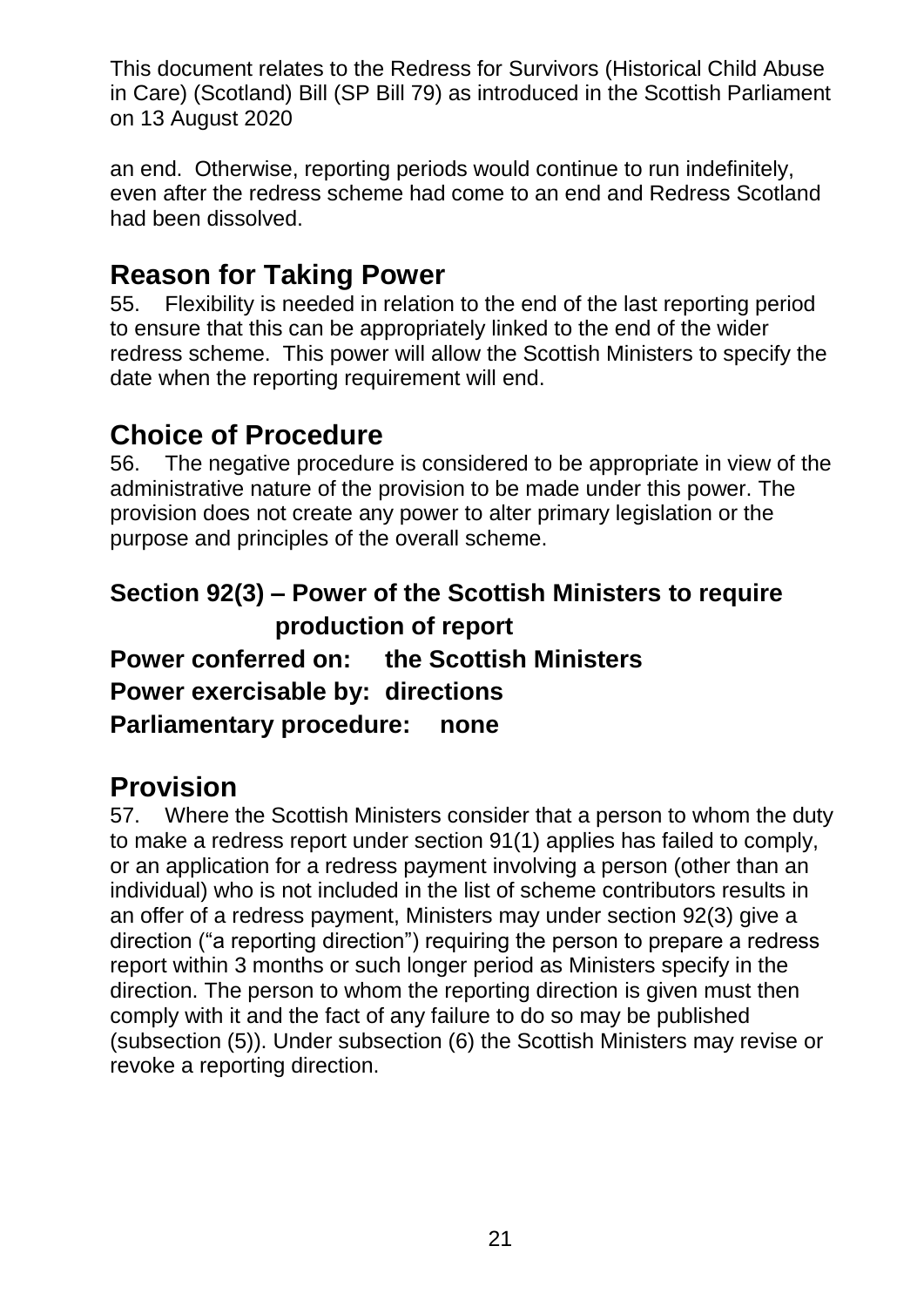### **Reason for Taking Power**

58. A transparent and flexible mechanism is required to enable the Scottish Ministers to ensure that persons engage with the redress reporting duty under section 91(1) where at any given time they have not already done so, or to trigger the reporting duty's application to a person not already included in the list of scheme contributors at the point where that person may have been the subject of an application resulting in an offer of a redress payment.

### **Choice of Procedure**

59. As the function is essentially administrative in nature and could be exercised at any point of time throughout the operation of the redress scheme, it is not considered necessary or appropriate for this to be subject to parliamentary procedure. It applies only to a closed category of particular persons (and does not apply to individuals). Moreover, it is also considered that the reporting obligation under section 91(1) which would be triggered by this would not be a particularly onerous one. It is considered proportionate to have a targeted mechanism to enable the triggering of the reporting obligation to any particular organisation not already included in the list of scheme contributors which may, from time to time, be the subject of an application for a redress payment which has resulted in an offer of such a payment being made.

**Section 93 - Power to make provision about additional redress reporting Power conferred on: the Scottish Ministers Power exercisable by: regulations made by Scottish statutory instrument Parliamentary procedure: negative**

### **Provision**

60. This section allows the Scottish Ministers to make provision, by way of regulations, requiring a relevant person to whom the duty to make a redress report under section 91(1) applies, to include an additional statement in their annual report or equivalent document on any support for individuals who were abused as children (as provided for in section 91(2)) which they have provided during a period specified in the regulations.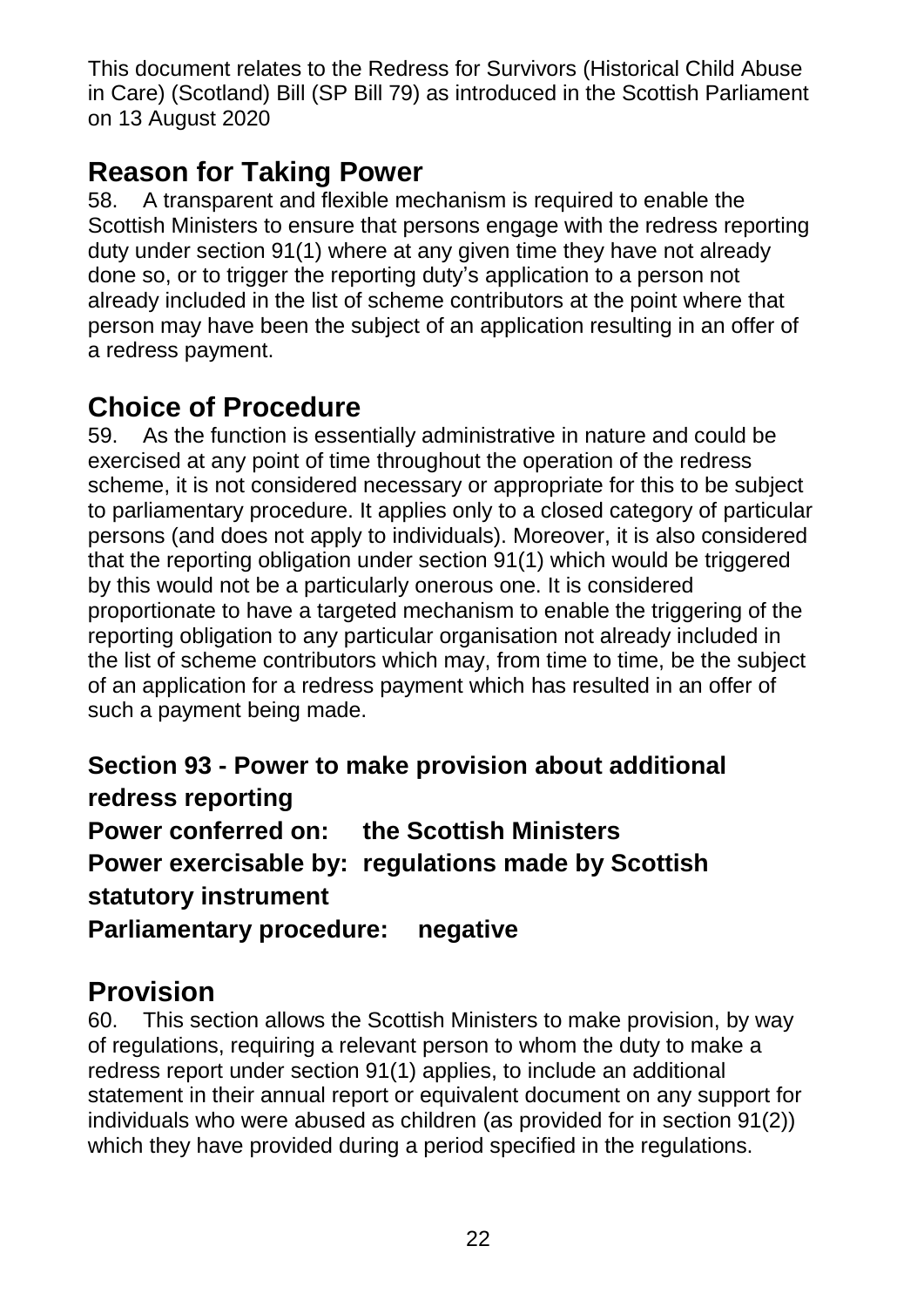### **Reason for Taking Power**

61. This power will enable the Scottish Ministers to require reporting on wider redress activity to be embedded as part of organisations' usual reporting cycles, whilst providing flexibility to ensure such requirements are appropriately tailored to take account of the range of existing reporting structures.

### **Choice of Procedure**

62. The negative procedure is considered to be appropriate in view of the detailed and procedural nature of the provision to be made under this power. It is also considered that the obligation which would be imposed would not be an onerous one in light of the report that the organisation will already have prepared under section 91.

**Section 95(1) – Dissolution of Redress Scotland Power conferred on: the Scottish Ministers Power exercisable by: regulations made by Scottish statutory instrument Parliamentary procedure: affirmative**

## **Provision**

63. Section 95(1) allows the Scottish Ministers to make regulations for the dissolution of Redress Scotland, but only where the period for making applications for redress payments mentioned in section 29 (including any extension of it under section 29(2)) has ended and they are satisfied there are no ongoing applications for redress or fee payment requests under section 88, and that Redress Scotland no longer has, or will no longer have as a result of the regulations, any functions as mentioned in section 7. Regulations made under this provision may also modify or bring to an end any of Redress Scotland's functions, and may transfer any remaining functions to the Scottish Ministers or any other body. Subsection (5) provides that any regulations made under this section may also modify any enactment (including this Act). The Scottish Ministers are required to consult Redress Scotland and such other persons as they consider appropriate before making regulations under this section.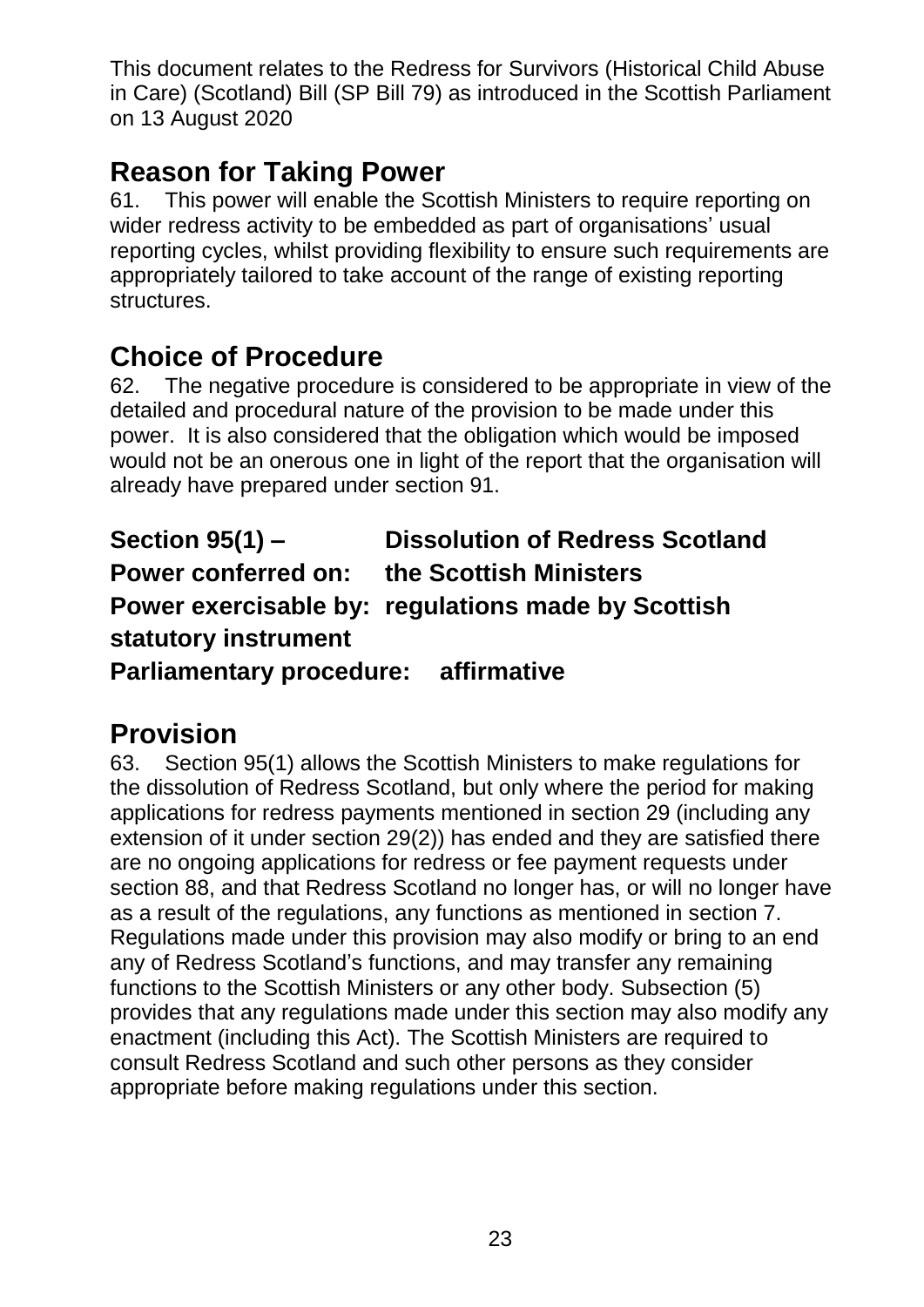### **Reason for Taking Power**

64. Section 29 (application period) provides that the redress scheme will be open to receive applications for a period of five years from the date on which that section comes into force, (although that five year period may be extended by regulations made under section 29(2)). In either case, once the application period ends, there will still be work to be done by Redress Scotland, most obviously to determine any applications that remain outstanding, but potentially also to fulfil ongoing duties such as those to prepare a corporate plan and accounts. This power has been taken in order to allow the Scottish Ministers to dissolve Redress Scotland once they are satisfied that its substantive work is done (subsection (2)). However, in order to retain some flexibility as regards more ancillary matters, subsection (3) expressly provides that regulations under this section may modify, bring to an end or transfer to the Scottish Ministers or any another body any remaining functions of Redress Scotland at the same time as it is dissolved. This is to ensure an orderly winding up of Redress Scheme and the operation of the redress scheme.

## **Choice of Procedure**

65. The choice of affirmative procedure and the level of scrutiny that this procedure provides to the Parliament reflects the significance of the dissolution of Redress Scotland and the winding up arrangements which will be required in respect of the redress scheme.

**Section 97(1) – Guidance Power conferred on: the Scottish Ministers Power exercisable by: the Scottish Ministers Parliamentary procedure: laid, no procedure**

## **Provision**

66. Section 97(1) enables the Scottish Ministers to issue guidance about the operation of the Bill, and subsection (2) provides that a person to whom such guidance applies must have regard to it. Subsection (3) sets out a number of matters in respect of which the guidance may (in particular) make provision, including the exercise of a function by Redress Scotland, eligibility to apply for redress payments, the meaning of any expression used in Part 3 of the Bill, and the sources and types of evidence that an application for redress must include or be accompanied by. Guidance issued under this section is to be laid before the Scottish Parliament, and is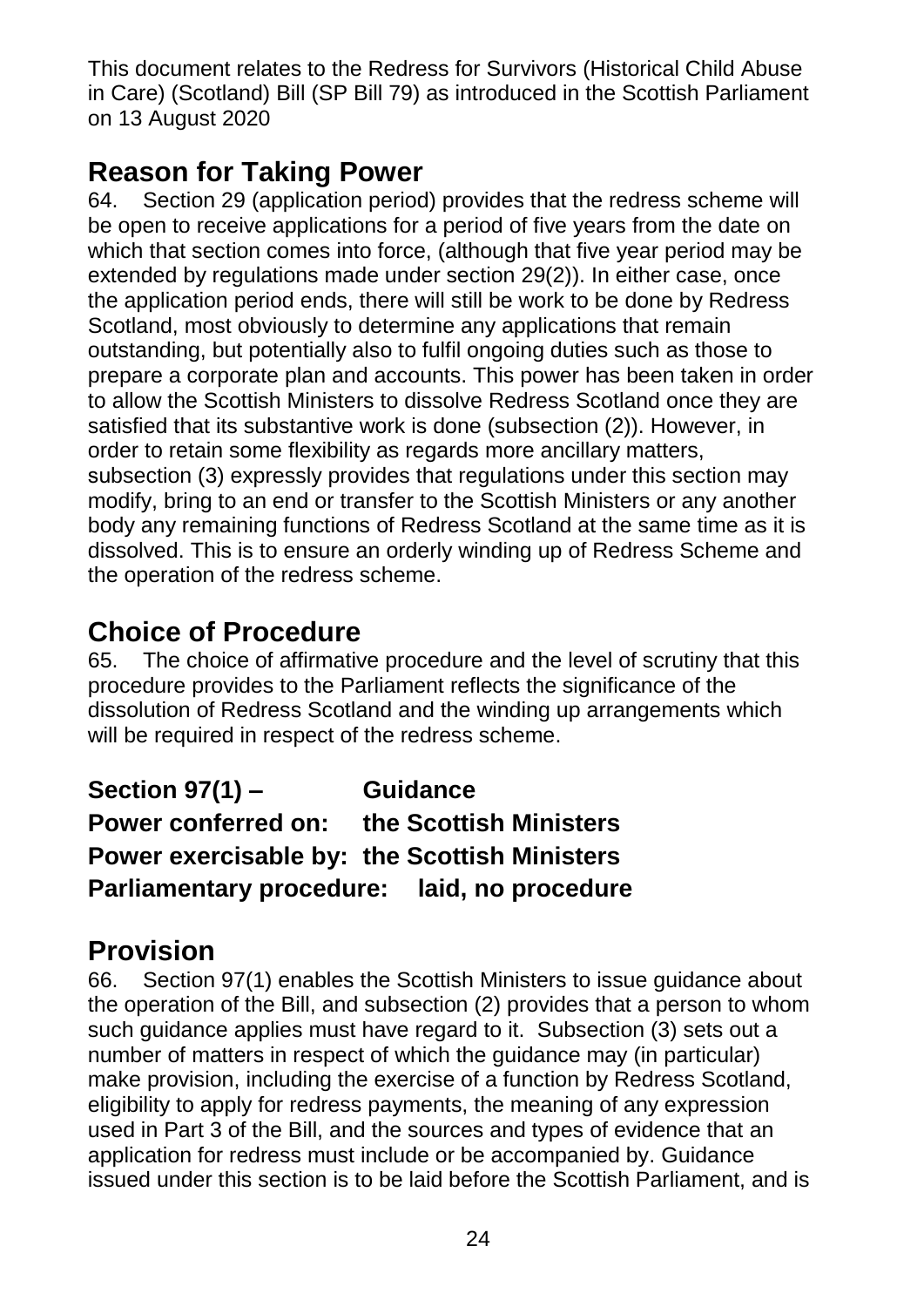to be made publicly available. It may be varied or revoked by subsequent guidance issued under this section. It may also include guidance issued before this section comes into force.

### **Reason for Taking Power**

67. It is considered appropriate for the Scottish Ministers to have the power to issue guidance from time to time about the operation of the redress scheme, to assist applicants, Redress Scotland and others who may require to interact with the redress scheme. Guidance is considered appropriate in these circumstances, where the content is operational, administrative and practical in nature. Some of this may need to be prepared in advance of implementation of the scheme. The level of detail that is required in the guidance is beyond that which would normally be contained in primary legislation.

## **Choice of Procedure**

68. For transparency, copies of any guidance will be laid as soon as reasonably practicable before the Parliament. The guidance to be produced covers a range of matters concerning the operation of the scheme and can be expected to be updated from time to time in light of practical experience. The guidance will cover matters of administrative or technical detail, and will expand upon the core principles within the Bill that are already subject to parliamentary scrutiny. However, as guidance does not have the force of law, requiring the Parliament to scrutinise the guidance itself would not be the best use of parliamentary time.

**Section 99(1) – Ancillary provision Power conferred on: the Scottish Ministers Power exercisable by: regulations made by Scottish statutory instrument Parliamentary procedure: affirmative if amends primary legislation, otherwise negative**

### **Provision**

69. Section 99(1) provides that the Scottish Ministers may by regulations make any incidental, supplementary, consequential, transitional, transitory or saving provision as they consider appropriate for the purposes of, or in consequence of, or for giving full effect to, any provision of or made under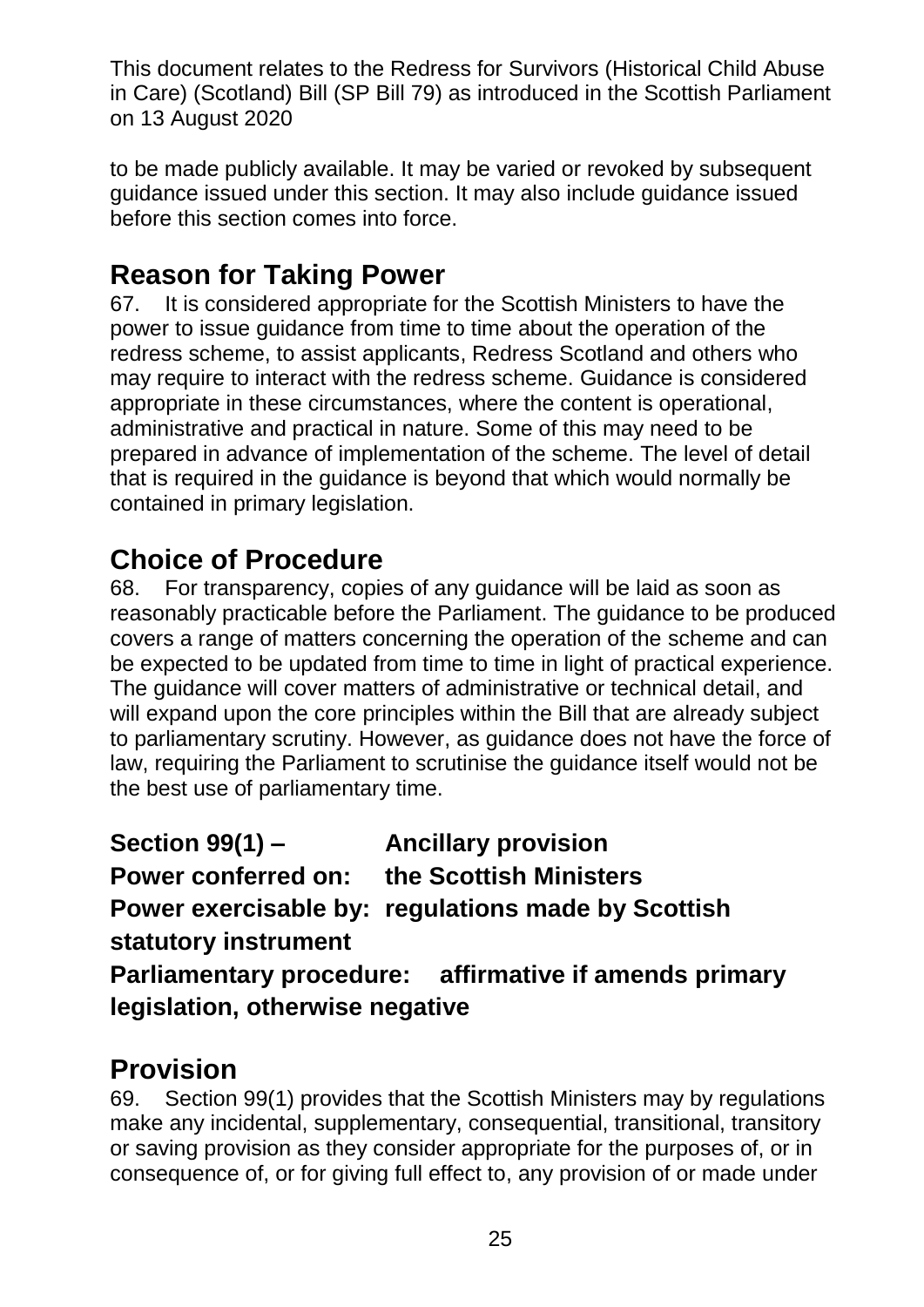the Bill. Subsection (2) allows such regulations to modify any enactment, including this Bill.

### **Reason for Taking Power**

70. As with any new body of law, this Bill may give rise to a need for a range of ancillary provisions. For example, consequential provision may be required to make necessary changes to related legislation. Without the power to make ancillary provision, it might be necessary to return to the Parliament, through subsequent primary legislation, to deal with technical, operational or implementation matters clearly within the scope and policy intentions of the original Bill. That would not be an efficient use of resources by the Parliament or the Scottish Government. The power, whilst potentially wide, is limited to the extent that it can only be used if the Scottish Ministers consider it appropriate to do so, for the purposes of, or in connection with, or for the purposes of giving full effect to, any provision made by or under the Bill. It is considered that the power is necessary for the above reasons, and that it should extend to the modification of enactments. That also seems appropriate for flexibility given the intended relatively short lifespan of the redress scheme established under the Bill.

### **Choice of Procedure**

71. Section 98 of the Bill provides that regulations made under this section which modify an Act will be subject to the affirmative procedure, which is considered appropriate as textual amendments would be made to primary legislation. It provides that, in all other cases, regulations made under this section are subject to the negative procedure. This dual approach is typical for ancillary powers.

**Section 100(2) – Commencement Power conferred on: the Scottish Ministers Power exercisable by: regulations made by Scottish statutory instrument Parliamentary procedure: laid, no procedure**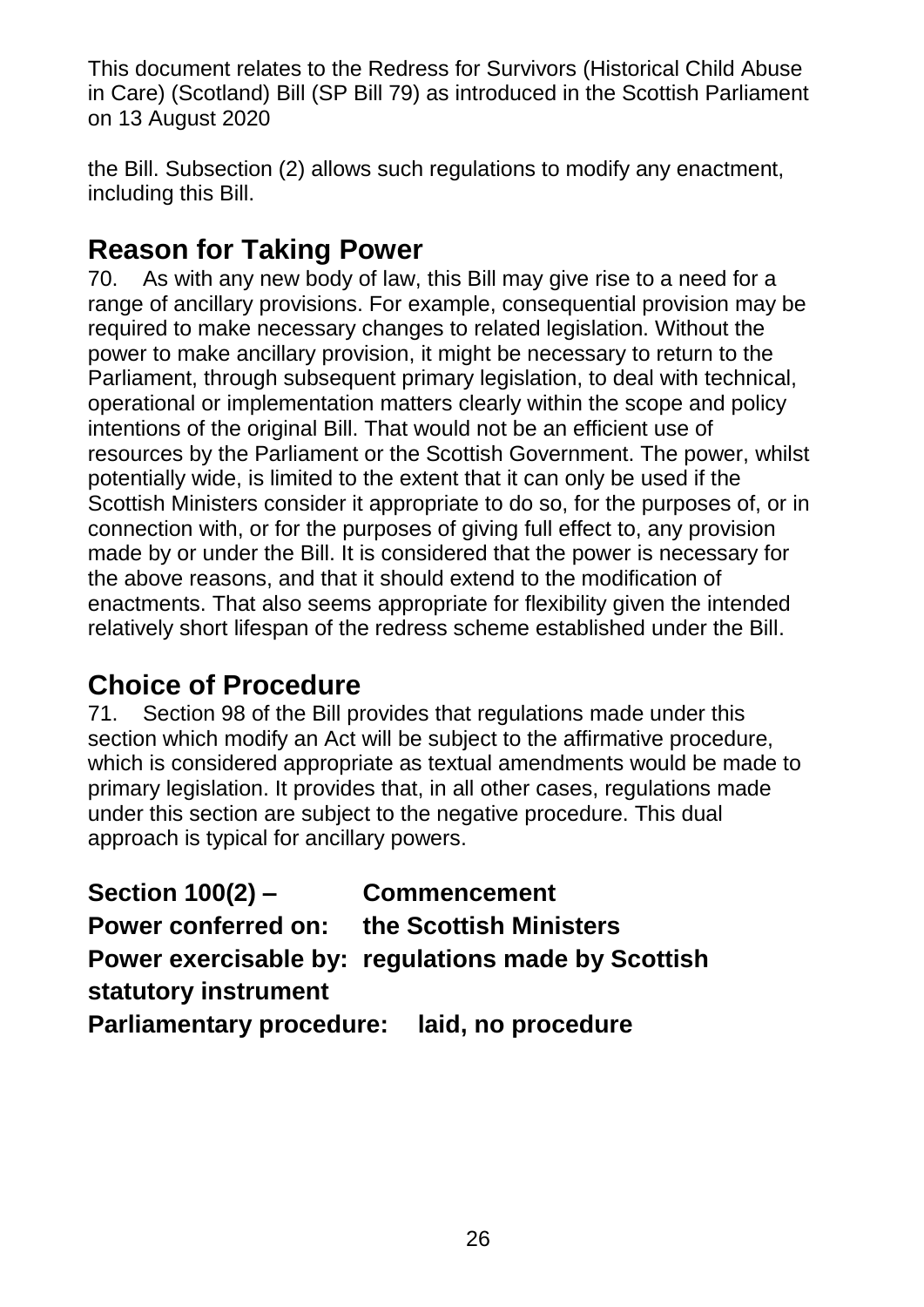## **Provision**

72. Subsection (1) of section 100 sets out the date upon which certain specified provisions of the Bill will come into force. Subsection (2) enables the Scottish Ministers to commence the remaining provisions of the Bill on such day as they may by regulations appoint. Subsection (3) provides that these regulations may include transitional, transitory or saving provision and make different provision for different purposes. Subsection (4) permits regulations made under this section which commence section 29 to amend section 29(1)(a) so that it specifies the date upon which the section actually came into force.

#### **Reason for Taking Power**

73. For some provisions an appropriate commencement date is already known, and this is set out in subsection (1) of this section. However, where this is not the case, it is standard practice for the Scottish Ministers to have the power to commence provisions at such time as they consider to be suitable. Subsection (3)(b) is necessary to ensure provisions can be commenced for different purposes. For example, it may be necessary to commence a provision initially only for the purpose of making regulations. In relation to subsection (4), the application period for the scheme is currently expressed in section 29 as beginning on the day that section "comes into force". The regulations commencing that section will be able to amend it to make reference instead to the date upon which it does come into force, which will make the start and end dates of the application period clear on the face of the Bill.

#### **Choice of Procedure**

74. As is usual for commencement regulations, the power is subject only to the default laying requirement under section 30 of the Interpretation and Legislation Reform (Scotland) Act 2010.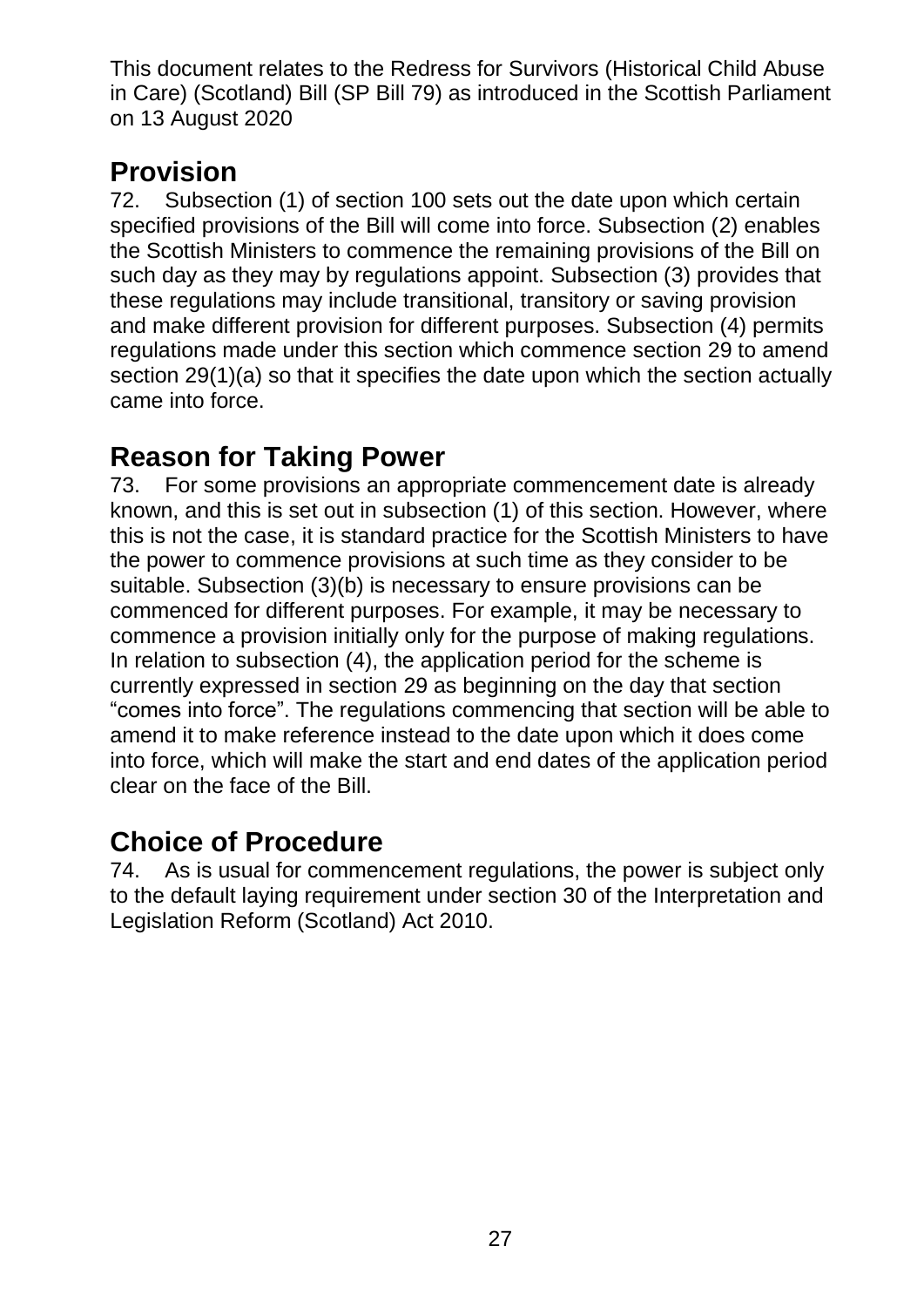**Schedule 1 – Redress Scotland - Paragraph 2(5) - Period of appointment for members Power conferred on: the Scottish Ministers Power exercisable by: regulations made by Scottish statutory instrument Parliamentary procedure: negative**

### **Provision**

75. Paragraph 2(1) of schedule 1 provides that the members of Redress Scotland will be appointed for such period (being not less than three years and not more than five years) as the Scottish Ministers may determine. Paragraph 2(5) provides the Scottish Ministers with a power to substitute a different number for either number mentioned in that sub-paragraph.

### **Reason for Taking Power**

76. As set out in section 29(1) of the Bill, the application period for the redress scheme is 5 years. However, section 29(2) enables the period of application of the scheme to be extended by regulations. In light of any extension under that provision, it is appropriate for the Scottish Ministers to have the power to adjust the time period for which members may be appointed or re-appointed. This will provide flexibility and will allow Ministers to tailor any period of appointment or re-appointment to any extension of the period of application of the redress scheme.

## **Choice of Procedure**

77. The negative procedure has been chosen as this is a small, technical amendment, which requires a flexible approach without using up parliamentary time unnecessarily.

**Schedule 1 – Redress Scotland - Paragraph 16(2) – Accounts and audit Power conferred on: the Scottish Ministers Power exercisable by: directions Parliamentary procedure: none**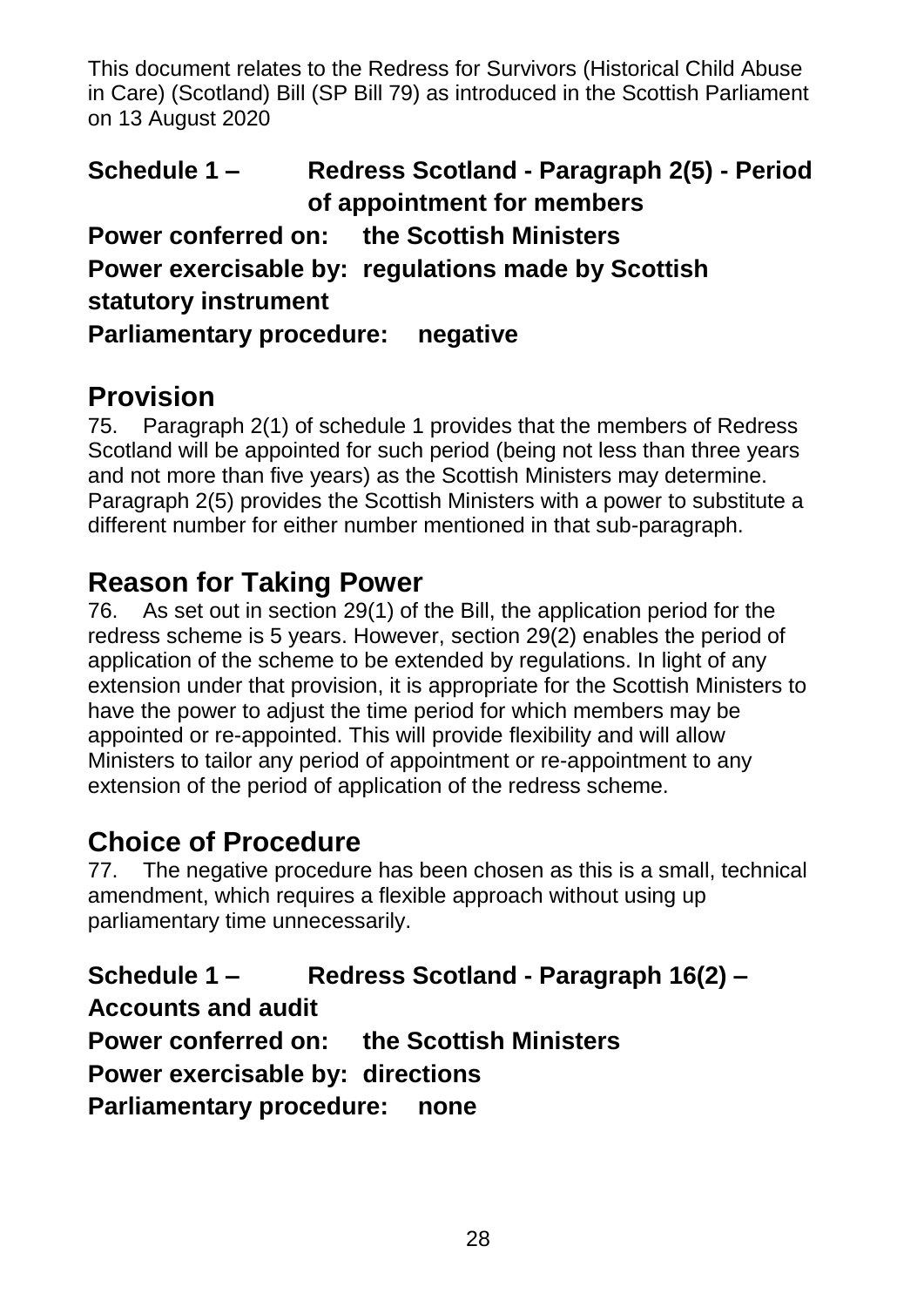#### **Provision**

78. Paragraph 16(1) of schedule 1 provides that Redress Scotland must keep proper accounts and accounting records, prepare an annual statement of accounts and send a copy of that statement to the Scottish Ministers. Paragraph 16(2) requires Redress Scotland to comply with any directions from the Scottish Ministers in relation to those requirements.

#### **Reason for Taking Power**

79. This enables the Scottish Ministers to issue directions to require Redress Scotland to report on the financial requirements in a format which is consistent with other public bodies.

### **Choice of Procedure**

80. As the function is essentially administrative in nature, and to ensure the format of Redress Scotland's financial reporting aligns with similar obligations applicable to other public bodies, it is not considered necessary or appropriate for this to be subject to parliamentary procedure.